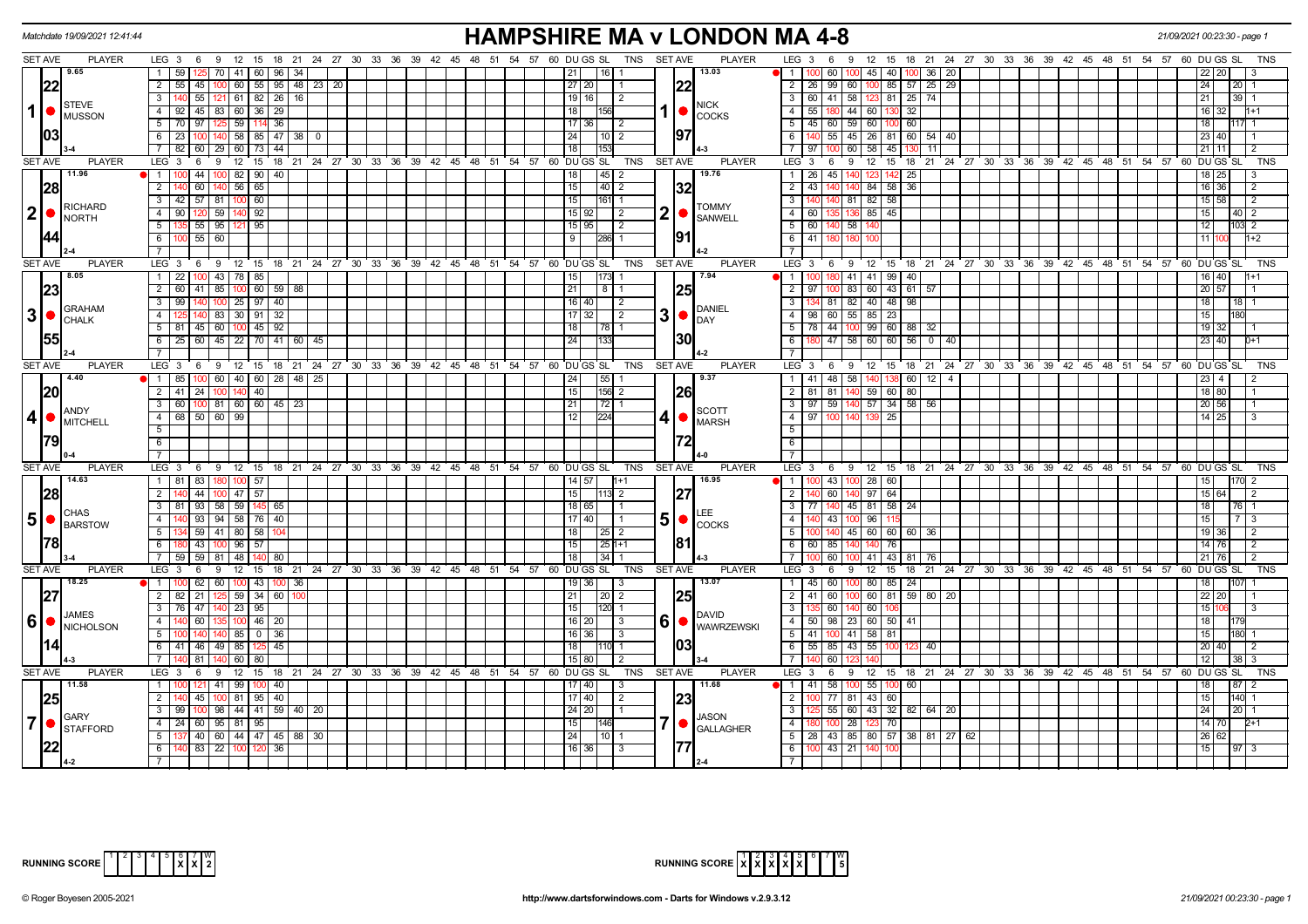|                | Matchdate 19/09/2021 12:41:44  |                                   |                                |               |                          |                 |                                                                       |  |  |                |  |          |                 |             |                               |            |                |     | <b>HAMPSHIRE MA v LONDON MA 4-8</b>                          |                    |                   |                                          |                                             |    |              |     |    |  |  |  |                                                            | 21/09/2021 00:23:38 - page 2 |             |                              |                   |                |
|----------------|--------------------------------|-----------------------------------|--------------------------------|---------------|--------------------------|-----------------|-----------------------------------------------------------------------|--|--|----------------|--|----------|-----------------|-------------|-------------------------------|------------|----------------|-----|--------------------------------------------------------------|--------------------|-------------------|------------------------------------------|---------------------------------------------|----|--------------|-----|----|--|--|--|------------------------------------------------------------|------------------------------|-------------|------------------------------|-------------------|----------------|
| <b>SET AVE</b> | <b>PLAYER</b>                  | $LEG_3 6$                         | - 9                            | 12 15         |                          |                 | 18  21  24  27  30  33  36  39  42  45  48  51  54  57  60  DU GS  SL |  |  |                |  |          |                 |             |                               | TNS        | <b>SET AVE</b> |     | <b>PLAYER</b>                                                |                    | LEG <sub>3</sub>  | - 6                                      | 9                                           |    |              |     |    |  |  |  | 12 15 18 21 24 27 30 33 36 39 42 45 48 51 54 57 60 DUGS SL |                              |             |                              |                   | TNS            |
|                | 13.61                          | 60                                | 60                             |               | 69<br>24                 | -8              |                                                                       |  |  |                |  |          |                 | 8           |                               |            |                |     | 8.85                                                         |                    | 60                | 60 60 60                                 |                                             |    | 60 41        |     |    |  |  |  |                                                            |                              |             |                              |                   |                |
|                | 27                             | 2                                 | 81                             |               | 50<br>62                 | 8               |                                                                       |  |  |                |  |          |                 | $19$ 8      |                               |            |                | 22  |                                                              | $\overline{2}$     | 26                |                                          | 55<br>121                                   |    | 36           |     |    |  |  |  |                                                            |                              |             | 21                           | $32 \mid 3$       |                |
|                |                                | 3<br>81                           | 140 83                         |               | $143$   98   36          |                 |                                                                       |  |  |                |  |          | 18              |             | 20 1                          |            |                |     |                                                              |                    | 3   60            | 80 140 57                                |                                             |    | 100 64       |     |    |  |  |  |                                                            |                              |             | 17 64                        |                   | $\overline{2}$ |
| 8              | MIKE<br><b>IGILLETT</b>        | $\overline{4}$                    | 59<br>68                       | 85            | 98                       | 8               |                                                                       |  |  |                |  |          |                 | $21$   8    |                               |            |                |     | <b>WILL</b><br>$\mathbf{B}$ $\bullet$ $\mathbf{B}$ Blackwell |                    | 4   41            |                                          | $42$ 40 53                                  |    | 57           |     |    |  |  |  |                                                            |                              |             | 21                           | $68$ 2            |                |
|                |                                | 5                                 | 100                            |               |                          |                 |                                                                       |  |  |                |  |          |                 | 12 121      | $\vert$ 4                     |            |                |     |                                                              | $5\vert$           |                   | 100 45 60                                |                                             |    |              |     |    |  |  |  |                                                            |                              |             | 9                            | $296$ 1           |                |
| 161            |                                | 6                                 |                                |               |                          |                 |                                                                       |  |  |                |  |          |                 |             |                               |            |                | 166 |                                                              | 6                  |                   |                                          |                                             |    |              |     |    |  |  |  |                                                            |                              |             |                              |                   |                |
|                |                                |                                   |                                |               |                          |                 |                                                                       |  |  |                |  |          |                 |             |                               |            |                |     |                                                              | $7^{\circ}$        |                   |                                          |                                             |    |              |     |    |  |  |  |                                                            |                              |             |                              |                   |                |
| <b>SET AVE</b> | <b>PLAYER</b>                  | LEG <sup>3</sup>                  | 6<br>- 9                       |               |                          |                 | 12 15 18 21 24 27 30 33 36 39 42 45 48 51 54 57 60 DUGS SL            |  |  |                |  |          |                 |             |                               | <b>TNS</b> | <b>SET AVE</b> |     | <b>PLAYER</b>                                                |                    | $LEG$ 3           | 6                                        | 12<br>-9                                    |    |              |     |    |  |  |  | 15 18 21 24 27 30 33 36 39 42 45 48 51 54 57 60 DUGS SL    |                              |             |                              |                   | <b>TNS</b>     |
|                | 9.78                           | 45                                | 26<br>$\sqrt{60}$              |               | 45   100   60   125   30 |                 |                                                                       |  |  |                |  |          | 24              |             | $110$   2                     |            |                |     | 10.05                                                        |                    | 25                |                                          | 76                                          |    | 0 20 0 10 10 |     |    |  |  |  |                                                            |                              |             | 25 10                        |                   | $0+2$          |
|                | 23                             |                                   | 85                             | 136 30        |                          |                 |                                                                       |  |  |                |  |          | 15              |             | 1013                          |            |                | 25  |                                                              | $\overline{2}$     |                   | 60                                       | 40 95                                       | 66 |              |     |    |  |  |  |                                                            |                              |             | 15 66                        |                   |                |
|                | <b>I</b> MIKE                  | 26<br>3                           | 60<br>60                       | 140 I         |                          |                 |                                                                       |  |  |                |  |          | 15 <sup>1</sup> |             |                               |            |                |     | <b>CONAN</b>                                                 | $\overline{3}$     |                   |                                          | $85 \mid 56 \mid 41$                        |    | $92$ 92      |     |    |  |  |  |                                                            |                              |             | 17 92                        |                   |                |
| 9 <sup>1</sup> | <b>SYMES</b>                   | 55<br>4                           | $58 \mid 43 \mid 41 \mid 60$   |               | 10 <sup>c</sup>          | $\overline{20}$ |                                                                       |  |  |                |  |          | 21              |             | 124  1                        |            |                |     | $\left  9 \right $ Whitehead                                 |                    |                   | 4 60 66 100 130 87 38 20                 |                                             |    |              |     |    |  |  |  |                                                            |                              |             | $21$ 20                      |                   | $\overline{2}$ |
|                |                                | 5                                 |                                |               |                          |                 |                                                                       |  |  |                |  |          |                 |             |                               |            |                |     |                                                              | 5                  |                   |                                          |                                             |    |              |     |    |  |  |  |                                                            |                              |             |                              |                   |                |
|                | <u> 1761</u>                   | 6                                 |                                |               |                          |                 |                                                                       |  |  |                |  |          |                 |             |                               |            |                | 69  |                                                              | 6                  |                   |                                          |                                             |    |              |     |    |  |  |  |                                                            |                              |             |                              |                   |                |
|                |                                | $\overline{7}$                    |                                |               |                          |                 |                                                                       |  |  |                |  |          |                 |             |                               |            |                |     |                                                              | $\overline{7}$     |                   |                                          |                                             |    |              |     |    |  |  |  |                                                            |                              |             |                              |                   |                |
| <b>SET AVE</b> | <b>PLAYER</b>                  | LEG <sub>3</sub>                  | 6<br><b>9</b>                  | 12 15         |                          |                 | 18 21 24 27 30 33 36 39 42 45 48 51 54 57 60 DUGS SL                  |  |  |                |  |          |                 |             |                               | <b>TNS</b> | <b>SET AVE</b> |     | <b>PLAYER</b>                                                | LEG <sup>'</sup> 3 |                   | 6                                        | $^{\circ}$ 12<br><b>9</b>                   |    |              |     |    |  |  |  | 15 18 21 24 27 30 33 36 39 42 45 48 51 54 57 60 DUGS SL    |                              |             |                              |                   | <b>TNS</b>     |
|                | 13.68                          | $\overline{1}$                    | 85<br>40                       | 81 I          | 28                       | $\mathbf{0}$    |                                                                       |  |  |                |  |          | 21              |             | 18   2                        |            |                |     | 12.75                                                        |                    | 24                |                                          | 76<br>45 I                                  |    | 92           | -24 |    |  |  |  |                                                            |                              |             | $19$ 24                      |                   |                |
|                | 25                             | $\overline{2}$                    | $45 \mid 24 \mid$              |               | 45 43 100                |                 | $15$ 53 60                                                            |  |  |                |  |          | 27              |             | $16$ 2                        |            |                | 23  |                                                              |                    | $2 \mid 55$       |                                          | $45$   41   40   60   85   99   62   10   4 |    |              |     |    |  |  |  |                                                            |                              |             | $28 \mid 4$                  |                   |                |
|                |                                | 3                                 | 83<br>60                       |               | 134 76 24                | $\sqrt{24}$     |                                                                       |  |  |                |  |          |                 | $21$   24   | $\overline{2}$                |            |                |     |                                                              |                    |                   | $26$ 81                                  | 45                                          |    | $-54$        |     |    |  |  |  |                                                            |                              |             | 18                           | $20 \overline{2}$ |                |
| hd•            | <b>IKEV</b><br><b>WOODWARD</b> | $\overline{4}$<br>85              | 60<br>14                       |               | 75                       |                 |                                                                       |  |  |                |  |          | 15              |             | 16 2                          |            |                |     | <b>LEWIS</b><br>10 MCGURN                                    | 4                  |                   | 81                                       | 140                                         |    | $25 \mid 15$ |     |    |  |  |  |                                                            |                              |             | $18$ 15                      |                   | l 3            |
|                |                                | $5 \mid 85$                       | 85<br>60                       |               | 60 59 96 56              |                 |                                                                       |  |  |                |  |          |                 | 20 56       |                               |            |                |     |                                                              | $5-1$              | 50                |                                          | 64 83 55 40                                 |    |              |     |    |  |  |  |                                                            |                              |             | 18                           | 74                |                |
|                | 1051                           | 6<br>21                           | 41                             | 59            | 60<br>180                |                 |                                                                       |  |  |                |  |          |                 | 17 60       | l1+1                          |            |                | 48  |                                                              |                    | $6 \mid 81$       |                                          | $25 \mid 83 \mid 44$                        |    | $62$ 11      |     |    |  |  |  |                                                            |                              |             | 18                           | 195               |                |
|                |                                | - 60                              | 81                             | 85 83         | 92                       |                 |                                                                       |  |  |                |  |          |                 | 17   92     |                               |            |                |     |                                                              |                    | 60                | 26                                       |                                             | 98 |              |     |    |  |  |  |                                                            |                              |             | 15                           | 72                |                |
| <b>SET AVE</b> | <b>PLAYER</b>                  | LEG <sub>3</sub>                  |                                | 12            | 18<br>15                 | 21              | 24 27 30 33 36 39                                                     |  |  | 42 45 48 51 54 |  | 57       |                 | 60 DU GS SL |                               | <b>TNS</b> | <b>SET AVE</b> |     | <b>PLAYER</b>                                                |                    | LEG <sup>3</sup>  | -6                                       | 12<br>9                                     | 15 |              |     |    |  |  |  | 18 21 24 27 30 33 36 39 42 45 48 51 54 57                  |                              | 60 DU GS SL |                              |                   | <b>TNS</b>     |
|                | 6.01                           | 60                                | 39<br>46                       | 41   81       | -41                      |                 |                                                                       |  |  |                |  |          | 18              |             | 193                           |            |                |     | 10.20                                                        |                    |                   | 84                                       | 90<br>85 I                                  |    | 26           | 16  |    |  |  |  |                                                            |                              |             | 21 16                        |                   |                |
|                | 23                             | 2<br>80                           | 60                             |               |                          |                 |                                                                       |  |  |                |  |          | 12              | 121         |                               |            |                | 131 |                                                              | $\overline{2}$     | 99                |                                          | 82                                          |    |              |     |    |  |  |  |                                                            |                              |             | $11 \ 82$                    |                   | $1+1$          |
|                | PAUL                           | $3$   26   40   60   60   60      |                                |               |                          |                 |                                                                       |  |  |                |  |          | 15 <sup>1</sup> |             | 255                           |            |                |     | <b>BEN</b>                                                   | $\overline{3}$     |                   | 98 99 84 48 32                           |                                             |    |              |     |    |  |  |  |                                                            |                              |             | $16 \mid 32$                 |                   |                |
| 11             | <b>I</b> WINTER                | $\overline{4}$<br>45              | 100                            |               | 55                       |                 |                                                                       |  |  |                |  |          | 15 <sup>1</sup> |             | $\sqrt{40}$   3               |            |                |     | $\blacksquare$ 1 $\blacksquare$                              |                    | $4 \overline{60}$ |                                          | 45                                          | 36 |              |     |    |  |  |  |                                                            |                              |             | 15 36                        |                   | 0+2            |
|                |                                | 5                                 |                                |               |                          |                 |                                                                       |  |  |                |  |          |                 |             |                               |            |                |     |                                                              | 5                  |                   |                                          |                                             |    |              |     |    |  |  |  |                                                            |                              |             |                              |                   |                |
|                | 25                             | 6                                 |                                |               |                          |                 |                                                                       |  |  |                |  |          |                 |             |                               |            |                | 181 |                                                              | 6                  |                   |                                          |                                             |    |              |     |    |  |  |  |                                                            |                              |             |                              |                   |                |
|                |                                |                                   |                                |               |                          |                 |                                                                       |  |  |                |  |          |                 |             |                               |            |                |     |                                                              |                    |                   |                                          |                                             |    |              |     |    |  |  |  |                                                            |                              |             |                              |                   |                |
| <b>SET AVE</b> | <b>PLAYER</b>                  | LEG 3                             | - 6<br>- 9                     | $12 \quad 15$ |                          |                 | 18 21 24 27 30 33 36 39                                               |  |  | 42  45  48  51 |  | 54<br>57 |                 | 60 DU GS SL |                               | <b>TNS</b> | <b>SET AVE</b> |     | <b>PLAYER</b>                                                |                    | LEG <sub>3</sub>  | - 6                                      | 12<br>-9                                    |    |              |     |    |  |  |  | 15 18 21 24 27 30 33 36 39 42 45 48 51 54 57 60 DUGS SL    |                              |             |                              |                   | TNS            |
|                | 5.40                           |                                   | 59<br>83                       | -60 I         | 58<br>100 I              |                 | 40   13                                                               |  |  |                |  |          | 24              |             |                               |            |                |     | 5.30                                                         |                    | 84                | 30                                       | 83<br>60 I                                  |    | 41   59      | 72  | 72 |  |  |  |                                                            |                              |             | 24 72                        |                   |                |
|                | 21                             | $\overline{2}$<br>40 <sup>1</sup> | 46<br>60                       |               | 60 100 45 60             |                 |                                                                       |  |  |                |  |          | 21              |             | 90 1                          |            |                | 22  |                                                              | 2 <sup>1</sup>     |                   | 41                                       | $145$ 45                                    |    | 60 97 80 12  |     |    |  |  |  |                                                            |                              |             | $22$ 12                      |                   |                |
|                | ∥SAM                           | $\mathbf{3}$<br>45                | $43 \mid 41$                   | 60   140      |                          | 52              |                                                                       |  |  |                |  |          | 21              |             | $\left  \frac{20}{2} \right $ |            |                |     | <b>GENE</b>                                                  |                    |                   | $3 \mid 57 \mid 68 \mid 125 \mid 28$     |                                             |    | $59 \mid 1$  | 40  |    |  |  |  |                                                            |                              |             | $21 \, 40$                   |                   | 2              |
| 12 <sup></sup> | <b>HEAD</b>                    | 4 78                              | $100 \ 60 \ 46 \ 60 \ 57 \ 80$ |               |                          |                 |                                                                       |  |  |                |  |          | 21              |             | 20 1                          |            |                |     | $ 2  \bullet  ^\text{\tiny{GENB}}_\text{\tiny{HILL}}$        |                    |                   | 4   44   83   57   85   60   160   9   3 |                                             |    |              |     |    |  |  |  |                                                            |                              |             | $24 \overline{\phantom{0}3}$ |                   |                |
|                |                                | 5                                 |                                |               |                          |                 |                                                                       |  |  |                |  |          |                 |             |                               |            |                |     |                                                              | 5                  |                   |                                          |                                             |    |              |     |    |  |  |  |                                                            |                              |             |                              |                   |                |
|                | 46                             | 6                                 |                                |               |                          |                 |                                                                       |  |  |                |  |          |                 |             |                               |            |                | 102 |                                                              | 6                  |                   |                                          |                                             |    |              |     |    |  |  |  |                                                            |                              |             |                              |                   |                |
|                |                                |                                   |                                |               |                          |                 |                                                                       |  |  |                |  |          |                 |             |                               |            |                |     |                                                              |                    |                   |                                          |                                             |    |              |     |    |  |  |  |                                                            |                              |             |                              |                   |                |

| IOP:                 | . <b>. .</b> | <b>IOP</b>                                                                      | well 32.9 <sup>2</sup> |
|----------------------|--------------|---------------------------------------------------------------------------------|------------------------|
| <b>RUNNING SCORE</b> |              | the contract of the contract of the contract of the contract of the contract of | 12 W<br>$\mathbf{r}$   |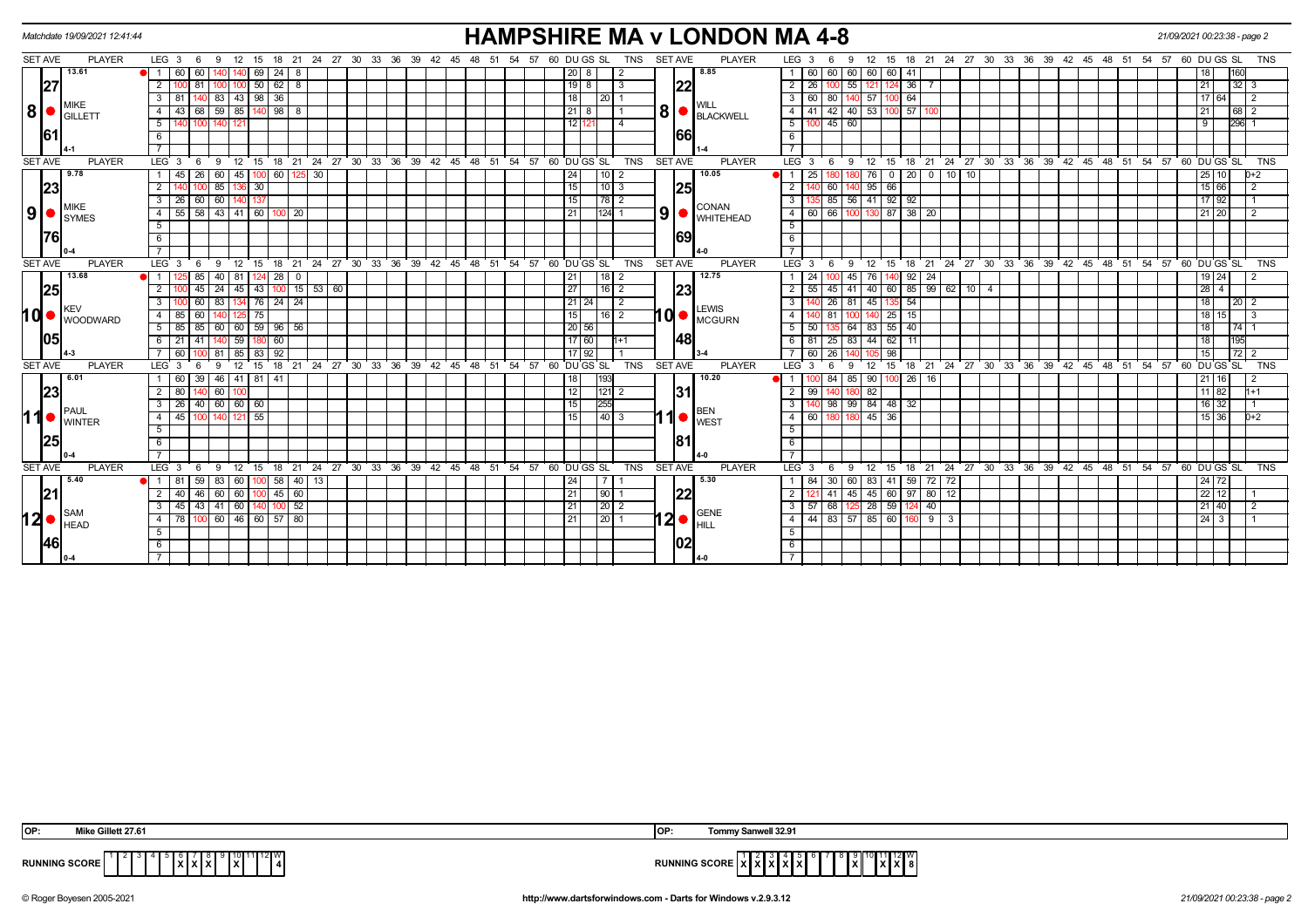| <b>HAMPSHIRE MA</b>  |     |              |      |            |             |            |             |            |      |     |             | LONDON MA             |     |             |      |            |             |       |             |            |      |     |             |
|----------------------|-----|--------------|------|------------|-------------|------------|-------------|------------|------|-----|-------------|-----------------------|-----|-------------|------|------------|-------------|-------|-------------|------------|------|-----|-------------|
| <b>PLAYER</b>        | W/L | <b>ILWON</b> | LOST | <b>AVE</b> | <b>TAVE</b> | <b>PTS</b> | <b>DRTS</b> | <b>TON</b> | TON+ | 180 | <b>TONS</b> | <b>IPLAYER</b>        | W/L | <b>LWON</b> | LOST | <b>AVE</b> | <b>TAVE</b> | PTS   | <b>DRTS</b> | <b>TON</b> | TON+ | 180 | <b>TONS</b> |
| <b>Steve Musson</b>  |     |              |      | 22.03      | 9.65        | 3172       | 144         |            |      |     | 8           | Nick Cocks            | W   |             |      | 22.97      | 13.03       | 333'  | 145         |            |      |     | $10+1$      |
| <b>Richard North</b> |     |              |      | 28.44      | 1.96        | 2474       | 87          |            |      |     | 10          | <b>Tommy Sanwell</b>  | W   |             |      | 32.91      | 19.76       | 2863  |             |            |      |     | $12 + 2$    |
| <b>Graham Chalk</b>  |     |              |      | 23.55      | 8.05        | 2614       |             |            |      |     |             | Daniel Dav            | W   |             |      | 25.30      | 7.94        | 2808  | 111         |            |      |     | $4+2$       |
| <b>Andy Mitchell</b> |     |              |      | 20.79      | 4.40        | 1497       |             |            |      |     |             | Scott Marsh           | W   |             |      | 26.72      | 9.37        | 2004  | 75          |            |      |     |             |
| Chas Barstow         |     |              |      | 28.78      | 14.63       | 3310       | 115         |            |      |     | $9+2$       | Lee Cocks             | W   |             |      | 27.81      | 16.95       | 3254  |             |            |      |     |             |
| James Nicholson      |     |              |      | 27.14      | 18.25       | 3257       |             |            |      |     | 15          | David Wawrzewski      |     |             |      | 25.03      | 13.07       | 3003  | 120         |            |      |     |             |
| <b>Gary Stafford</b> |     |              |      | 25.22      | 1.58        | 2850       | 113         |            |      |     |             | Jason Gallagher       |     |             |      | 23.77      | 1.68        | 2662  | 112         |            |      |     | $9 + 1$     |
| <b>Mike Gillett</b>  |     |              |      | 27.61      |             | 2485       | 90          |            |      |     |             | <b>Will Blackwell</b> |     |             |      | 22.66      | 8.85        | 1949  | 86          |            |      |     |             |
| Mike Symes           |     |              |      | 23.76      | 9.78        | 1782       |             |            |      |     | -8          | I Conan Whitehead     | W   |             |      | 25.69      | 10.05       | 2004  | 78.         |            |      |     | $5+2$       |
| Kev Woodward         |     |              |      | 25.05      | 13.68       | 3457       | 138         |            |      |     | $10+$       | Lewis McGurn          |     |             |      | 23.48      | 12.75       | 3146  | 134         |            |      |     | 10          |
| <b>Paul Winter</b>   |     |              |      | 23.25      | 6.01        | 1395       | 60          |            |      |     |             | <b>Ben West</b>       | W   |             |      | 31.81      | 10.20       | 2004  | 63          |            |      |     | $4 + 3$     |
| Sam Head             |     |              |      | 21.46      | 5.40        | 1867       | 87          |            |      |     |             | <b>Sene Hill</b>      | W   |             |      | 22.02      | 5.30        | 2004  |             |            |      |     |             |
| <b>TOTALS</b>        |     | 26           |      | 24.88      | 0.00        | 30160      | 1212        | 69         |      |     | $102 + 3$   | <b>I TOTALS</b>       | W   |             | 26   | 25.46      | 0.00        | 31032 | 1219        | 63         |      |     | $98 + 11$   |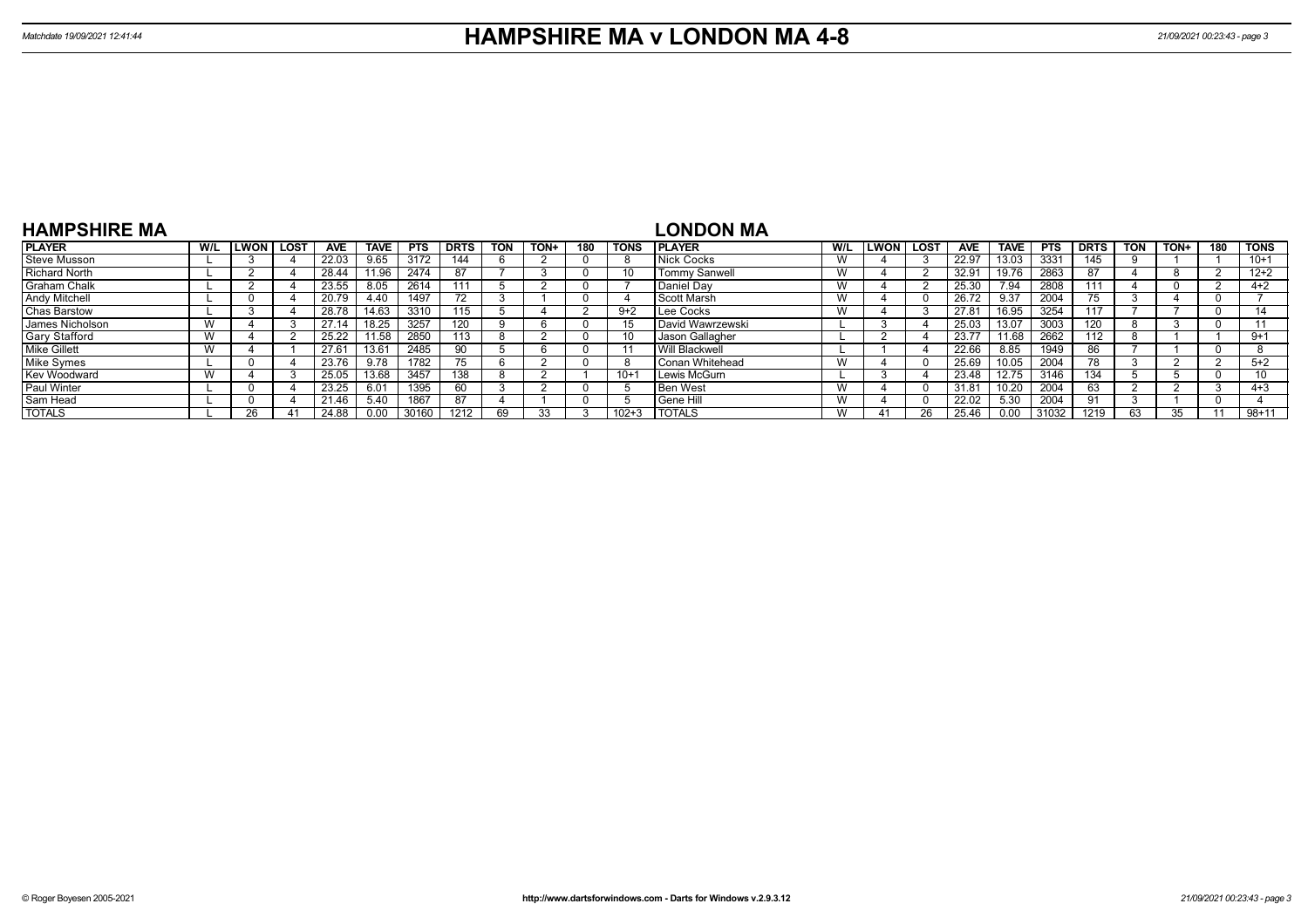| Matchdate 18/09/2021 13:18:39              |               |                                                                                                                 |                                       |           |                  |                |  |  |                                                                  |                            |                       |                |      | <b>HAMPSHIRE MB v LONDON MB 4-8</b> | 21/09/2021 00:24:12 - page                                                                                                                               |
|--------------------------------------------|---------------|-----------------------------------------------------------------------------------------------------------------|---------------------------------------|-----------|------------------|----------------|--|--|------------------------------------------------------------------|----------------------------|-----------------------|----------------|------|-------------------------------------|----------------------------------------------------------------------------------------------------------------------------------------------------------|
| <b>SET AVE</b>                             | <b>PLAYER</b> | LEG 3 6 9 12 15 18 21 24 27 30 33 36 39 42 45 48 51 54 57 60 DUGS SL TNS SETAVE                                 |                                       |           |                  |                |  |  |                                                                  |                            |                       |                |      | <b>PLAYER</b>                       | $LEG_36$<br>9 12 15 18 21 24 27 30 33 36 39 42 45 48 51 54 57 60 DUGSSL<br>TNS                                                                           |
| 7.25                                       |               | $1 \quad 1$                                                                                                     | 41 54 58                              | 78        | 45               |                |  |  |                                                                  | 211                        |                       |                |      | 9.77                                | $\blacksquare$ 1   55   81<br>45   100   100   60   20   40<br>22 40                                                                                     |
| 22                                         |               | 2 93                                                                                                            | 55   70   40   45   100   42   56     |           |                  |                |  |  |                                                                  | 23 56                      |                       |                |      |                                     | 2   82   60   28   58   43   44   86<br>21<br>100                                                                                                        |
| <b>LUKE</b>                                |               | $3   42   80   70   59   60   90   39   61$                                                                     |                                       |           |                  |                |  |  |                                                                  | 24 61                      |                       |                |      | <b>JOHN</b>                         | 3   68   57   81   47   26   48   100   34<br>24<br> 40                                                                                                  |
| $\mathbf 1$<br><b>GETTY</b>                |               | $45 \ 80$<br>$\overline{4}$                                                                                     | 100 80 42 76 38                       |           |                  |                |  |  |                                                                  | 211<br> 40 1               |                       | 1  ●           |      | <b>WALTERS</b>                      | 4   47   60   85   100   40   137   32<br>20 32<br>-2                                                                                                    |
|                                            |               | $5 \mid 85 \mid 60 \mid 55 \mid 97 \mid 100 \mid 88$                                                            |                                       |           |                  |                |  |  |                                                                  | 18<br> 16 1                |                       |                |      |                                     | 5 100 60 100 60 41 100 40<br>19 40<br>3                                                                                                                  |
|                                            |               | 6 45 100 60 45 125 42 0 68                                                                                      |                                       |           |                  |                |  |  |                                                                  | 24<br> 16 2                |                       |                | 105  |                                     | 6   46   45   34   41   41   96   140   58<br>24 58                                                                                                      |
|                                            |               |                                                                                                                 |                                       |           |                  |                |  |  |                                                                  |                            |                       |                |      |                                     | $\overline{7}$                                                                                                                                           |
| <b>SET AVE</b>                             | <b>PLAYER</b> | LEG <sub>3</sub>                                                                                                |                                       |           |                  |                |  |  | 6 9 12 15 18 21 24 27 30 33 36 39 42 45 48 51 54 57 60 DUGS SL   |                            | <b>TNS</b>            | <b>SET AVE</b> |      | <b>PLAYER</b>                       | $LEG_3$ 6<br>9 12 15 18 21 24 27 30 33 36 39 42 45 48 51 54 57 60 DUGS SL<br>TNS                                                                         |
| 11.42                                      |               | $1 \quad 55$                                                                                                    | 100 95 100 60 51 40                   |           |                  |                |  |  |                                                                  | 20 40                      | l 2                   |                |      | 2.00                                | 1 60 96 96 99 60 65<br>18 <sup>1</sup><br>25                                                                                                             |
|                                            |               | $\overline{2}$<br>60                                                                                            | $100$ 40 58                           | 11!       | $12 \mid 12$     |                |  |  |                                                                  | $22$   12                  | $\sqrt{3}$            |                |      |                                     | 2   59   41   59   23   57   58   43   49<br>24<br>112                                                                                                   |
| <b>SCOTT</b>                               |               | 3 81 59 60 131 58                                                                                               |                                       |           |                  |                |  |  |                                                                  | 18 112                     | l 2                   |                |      | <b>LIAM</b>                         | 3 81 87 19 93 100<br>15<br>12111                                                                                                                         |
| 2 <sub>l</sub><br><b>O</b> WALTERS         |               | 4 81 140 140 100 40                                                                                             |                                       |           |                  |                |  |  |                                                                  | 14   40                    | $\sqrt{3}$            | 2 •            |      | <b>HILL</b>                         | 4 85 100 60 85 57<br>15<br>114 1                                                                                                                         |
|                                            |               | 5                                                                                                               |                                       |           |                  |                |  |  |                                                                  |                            |                       |                |      |                                     | 5 <sup>1</sup>                                                                                                                                           |
| 1081                                       |               | 6                                                                                                               |                                       |           |                  |                |  |  |                                                                  |                            |                       |                | 167  |                                     | 6                                                                                                                                                        |
|                                            |               |                                                                                                                 |                                       |           |                  |                |  |  |                                                                  |                            |                       |                |      |                                     | $\overline{7}$                                                                                                                                           |
| <b>SET AVE</b><br>9.65                     | <b>PLAYER</b> | LEG 3<br>6<br>$\overline{1}$                                                                                    | 41   100   59   99   70   32          |           |                  |                |  |  | 9 12 15 18 21 24 27 30 33 36 39 42 45 48 51 54 57 60 DUGS SL     |                            | TNS<br>$\overline{2}$ | SET AVE        |      | <b>PLAYER</b><br>11.44              | 6 9 12 15 18 21 24 27 30 33 36 39 42 45 48 51 54 57 60 DUGS SL<br>LEG <sup>3</sup><br><b>TNS</b><br>  1   24   40   83   93   81   60   56  <br>21<br>64 |
|                                            |               | $2 \mid 83 \mid$<br>60 T                                                                                        | 9   11   81   97   60   23   37   40  |           |                  |                |  |  |                                                                  | $19$ 32<br> 30 40          |                       |                |      |                                     | $100$ 121 24 86 0 10 6<br>27<br>93<br>$14$ 2<br>$2 \mid 57$                                                                                              |
| 21                                         |               | $\overline{3}$                                                                                                  | 125 85 40 81 50                       |           |                  |                |  |  |                                                                  | 18                         |                       |                | 21   |                                     | 3   180   96   38   57   83   33   14  <br>$21 \mid 14 \mid$<br>$D+1$                                                                                    |
| <b>ADRIAN</b><br>3                         |               | $\overline{4}$                                                                                                  | $41 \mid 45 \mid 60 \mid 59 \mid 60$  |           | 97               |                |  |  |                                                                  | 24<br>  32   1             |                       | 3 •            |      | <b>BEN</b>                          | 58 55 57 60 60 96 74<br>$4 \mid 41$<br>23 74                                                                                                             |
| <b>N</b> WRIGHT                            |               | 5                                                                                                               | 40   83   81   52   81                |           | $44$   20        |                |  |  |                                                                  | 23 20                      |                       |                |      | <b>CHEESEMAN</b>                    | $5 \mid 23$<br>48<br>58 58<br>24<br>56<br>10<br>$10$   2                                                                                                 |
| 1761                                       |               | 6                                                                                                               | 41 81 99 95 45                        |           |                  |                |  |  |                                                                  | 18 <sup>1</sup><br>14011   |                       |                | 143  |                                     | 6 I<br>76<br>140 93 13 39<br>$17$ 39<br>$\sqrt{2}$                                                                                                       |
|                                            |               |                                                                                                                 | 40 22 26 45 60                        |           |                  | 47             |  |  |                                                                  | 24<br>l 21 I 2             |                       |                |      |                                     | 56<br>27 20<br>7 <sup>1</sup><br>60<br>36 30<br>54<br>  20  <br>- 20<br>$\mathcal{P}$                                                                    |
| <b>SET AVE</b>                             | <b>PLAYER</b> | LEG <sub>3</sub><br>6                                                                                           | $12^{-}$<br>9                         | 15        |                  |                |  |  | 18 21 24 27 30 33 36 39 42 45 48 51 54 57                        | 60 DU GS SL                | TNS                   | <b>SET AVE</b> |      | <b>PLAYER</b>                       | LEG 3<br>12  15  18  21  24  27  30  33  36  39  42  45  48  51  54  57  60  DUGS SL<br>TNS<br>6<br>9                                                    |
| 8.82                                       |               | 1 85<br>81                                                                                                      | 43                                    | 1211      | $45 \mid 3 \mid$ | $\overline{2}$ |  |  |                                                                  | 22   2                     | l 2                   |                |      | 9.15                                | 75   85   60   85   60   56<br>1 I<br>64<br>21<br>16                                                                                                     |
|                                            |               | $2 \mid 1$                                                                                                      | 41   40   97   18   40                |           |                  |                |  |  |                                                                  | 20   40                    | l 2                   |                |      |                                     | 2   42   44   37   81   99   134   24<br>21<br>40                                                                                                        |
|                                            |               | 3<br>60<br>66                                                                                                   | 55   43   55   81   88                |           |                  | 33             |  |  |                                                                  | 24                         |                       |                |      |                                     | $\overline{\phantom{a}3}$<br>41<br>97<br>84 135 84 50 0<br>$23 \mid 10$<br>10                                                                            |
| DAVE<br>$\vert$<br>BONNETT                 |               | $4 \mid 83$                                                                                                     | 140 95 85 82 0                        |           | $\overline{0}$   |                |  |  |                                                                  | 21<br>$\sqrt{16}$ 1        |                       | 41●            |      | MATT<br><b>EDES</b>                 | $100$ 41 99 60 58 41 70 32<br>$22 \mid 32$<br>$-4$                                                                                                       |
|                                            |               | 5<br>83                                                                                                         | $55$ 60 60 60 45                      |           |                  |                |  |  |                                                                  | 18<br>138                  |                       |                |      |                                     | 52<br>100 87 50<br>181<br>$5\vert$<br>$\overline{\mathbf{3}}$                                                                                            |
| 83                                         |               | $6 \overline{100}$                                                                                              | 60   135   26   81   67               |           | 16               |                |  |  |                                                                  | 24 <sup>1</sup><br>116 I 2 |                       |                | 135  |                                     | 100 60 43<br>$\sqrt{42}$<br>$27$ 8<br>- 6 I<br>60<br>$134$ 30   24<br>- 8<br>2                                                                           |
|                                            |               |                                                                                                                 |                                       |           |                  |                |  |  |                                                                  |                            |                       |                |      |                                     |                                                                                                                                                          |
| <b>SET AVE</b>                             | <b>PLAYER</b> | LEG <sub>3</sub><br>6                                                                                           | -9                                    |           |                  |                |  |  | 12 15 18 21 24 27 30 33 36 39 42 45 48 51 54 57 60 DUGS SL       |                            | <b>TNS</b>            | <b>SET AVE</b> |      | <b>PLAYER</b>                       | $LEG_3$ 6<br><b>9</b><br>12 15 18 21 24 27 30 33 36 39 42 45 48 51 54 57 60 DUGS SL<br><b>TNS</b>                                                        |
| 7.80                                       |               | 1 140                                                                                                           | 45 41 45 81 97 20                     |           |                  |                |  |  |                                                                  | 21<br>l 32 l               |                       |                |      | 10.91                               | $1 \mid 45 \mid 46 \mid 28 \mid 85 \mid 55 \mid 120 \mid 108$<br>14<br>24 14<br>2                                                                        |
| 20                                         |               | $\overline{2}$<br>68<br>l 28                                                                                    | 81                                    | 59<br>140 | 25               |                |  |  |                                                                  | 20 25                      | l 2                   |                |      |                                     | 93<br>$\overline{2}$<br>60<br>45<br>18<br>140<br>$\overline{0}$<br>40 2                                                                                  |
| TROY                                       |               | 3                                                                                                               | $59 \mid 60 \mid 100 \mid 62 \mid 20$ |           |                  |                |  |  |                                                                  | 20 20                      | $\vert$ 3             |                |      | <b>MATT</b>                         | 21<br>3   41   40   83   60   81   123   53  <br>20                                                                                                      |
|                                            |               | $\overline{4}$                                                                                                  | 83   43   41   41   24   45   42      |           |                  |                |  |  |                                                                  | 21                         |                       |                |      | $50$ WINZAR                         | 80   140   100   82   88   3   8<br>$20 \quad 8$<br>4 I<br>$\sqrt{2}$                                                                                    |
|                                            |               | 5   85   60   26   60   60   60   86   24   20                                                                  |                                       |           |                  |                |  |  |                                                                  | 27 <br>l 20                |                       |                |      |                                     | 5   45   60   60   41   41   95   59   23   72   5<br>29 5                                                                                               |
|                                            |               | 6 41 100 40 41 45 43                                                                                            |                                       |           |                  |                |  |  |                                                                  | 18 <sup>1</sup><br>1191 1  |                       |                | 166  |                                     | 6 6 10 10 0<br>85 95 137<br>$18$ 24<br>24<br>2                                                                                                           |
|                                            | <b>PLAYER</b> | $\overline{7}$                                                                                                  |                                       |           |                  |                |  |  |                                                                  |                            |                       |                |      | <b>PLAYER</b>                       | $\overline{7}$                                                                                                                                           |
| <b>SET AVE</b><br>10.00                    |               | LEG 3 6 9 12 15 18 21 24 27 30 33 36 39 42 45 48 51 54 57 60 DUGS SL<br>  1   47   55   140   75   60   44   80 |                                       |           |                  |                |  |  |                                                                  | 21 80                      | <b>TNS</b>            | <b>SET AVE</b> |      | 10.55                               | LEG 3 6 9 12 15 18 21 24 27 30 33 36 39 42 45 48 51 54 57 60 DUGS SL<br><b>TNS</b><br>1 45 76 100 17 30 25<br>18<br>208                                  |
|                                            |               | 60<br>$2 \mid 1$                                                                                                | $140 \ 60 \ 80 \ 5$                   |           |                  |                |  |  |                                                                  | 18<br> 16 2                |                       |                |      |                                     | 100 65 40 16 40<br>$2 \mid 60$<br>19 40<br>$1+1$                                                                                                         |
| 24                                         |               | 3                                                                                                               | $100$ 60 59 60 50 94 69 9             |           |                  |                |  |  |                                                                  | 23 9                       | l 1                   |                | 24   |                                     | $3   100   60   30   93   100   42   72$<br>21<br>4 2                                                                                                    |
| DALE                                       |               | $\overline{4}$<br>l 72                                                                                          | 96 97 60 35                           |           |                  |                |  |  |                                                                  | l 18 I<br>141   1          |                       | 6 •            |      | <b>DANNY</b>                        | 4 59 94 100 100 60 74 14<br>19 14<br>$\overline{2}$                                                                                                      |
| $6 \cdot \frac{B}{BURTON}$                 |               | $5\overline{)}$                                                                                                 | 24 87 58 32 40                        |           |                  |                |  |  |                                                                  | 18 <sup>1</sup><br>120 1   |                       |                |      | <b>FAULKNER</b>                     | $5 \mid 97 \mid 42 \mid 55 \mid 85$<br>87<br>18 87<br>135                                                                                                |
| 104                                        |               | 6<br>43<br>60                                                                                                   |                                       | 58<br>60  |                  |                |  |  |                                                                  | 18<br>  40   2             |                       |                | [51] |                                     | 6<br>60<br>60 60<br>85<br>56 40<br>19 40                                                                                                                 |
|                                            |               |                                                                                                                 |                                       |           |                  |                |  |  |                                                                  |                            |                       |                |      |                                     |                                                                                                                                                          |
| <b>SET AVE</b>                             | <b>PLAYER</b> | LEG <sub>3</sub><br>6                                                                                           |                                       |           |                  |                |  |  | 9 12 15 18 21 24 27 30 33 36 39 42 45 48 51 54 57 60 DUGS SL TNS |                            |                       | <b>SET AVE</b> |      | <b>PLAYER</b>                       | $LEG$ 3 6<br>9 12 15 18 21 24 27 30 33 36 39 42 45 48 51 54 57 60 DUGSSL<br><b>TNS</b>                                                                   |
| 13.00                                      |               | 1 60 31 100 60 45 81                                                                                            |                                       |           |                  |                |  |  |                                                                  | 124  1<br>  18             |                       |                |      | 10.90                               | 1   60   85   60   100   82   98   16  <br>20 16                                                                                                         |
| 20                                         |               | 2   58   26   60   30   42   85   19                                                                            |                                       |           |                  |                |  |  |                                                                  | 21 <br> 181                |                       |                | 23   |                                     | 2   100   85   134   100   0   66   16<br>20 16<br>3                                                                                                     |
|                                            |               | 3 40 83 60 58 60                                                                                                |                                       |           |                  |                |  |  |                                                                  | 18<br>$1100$ 1             |                       |                |      |                                     | 20 16<br>3   58   45   94   140   100   48   16<br>2                                                                                                     |
| <b>STEVE</b><br>$\overline{7}$<br>JANNAWAY |               | 4 41 41 95 41 81                                                                                                |                                       |           | $100$ 62 40      |                |  |  |                                                                  | $22$ 40                    |                       | 7 •            |      | <b>CHRISTOPHER</b><br><b>HOLT</b>   | $4   60   60   25   135   60   35   101$<br>21<br>$\overline{2}$                                                                                         |
|                                            |               | 5 45 83 67 95 46 55 90                                                                                          |                                       |           |                  |                |  |  |                                                                  | 21 <br>120                 |                       |                |      |                                     | $5$   58   65   45   180   57   56   30   10  <br>$24 \mid 10$<br>$0+1$                                                                                  |
|                                            |               | 6                                                                                                               |                                       |           |                  |                |  |  |                                                                  |                            |                       |                |      |                                     | 6                                                                                                                                                        |
|                                            |               |                                                                                                                 |                                       |           |                  |                |  |  |                                                                  |                            |                       |                |      |                                     |                                                                                                                                                          |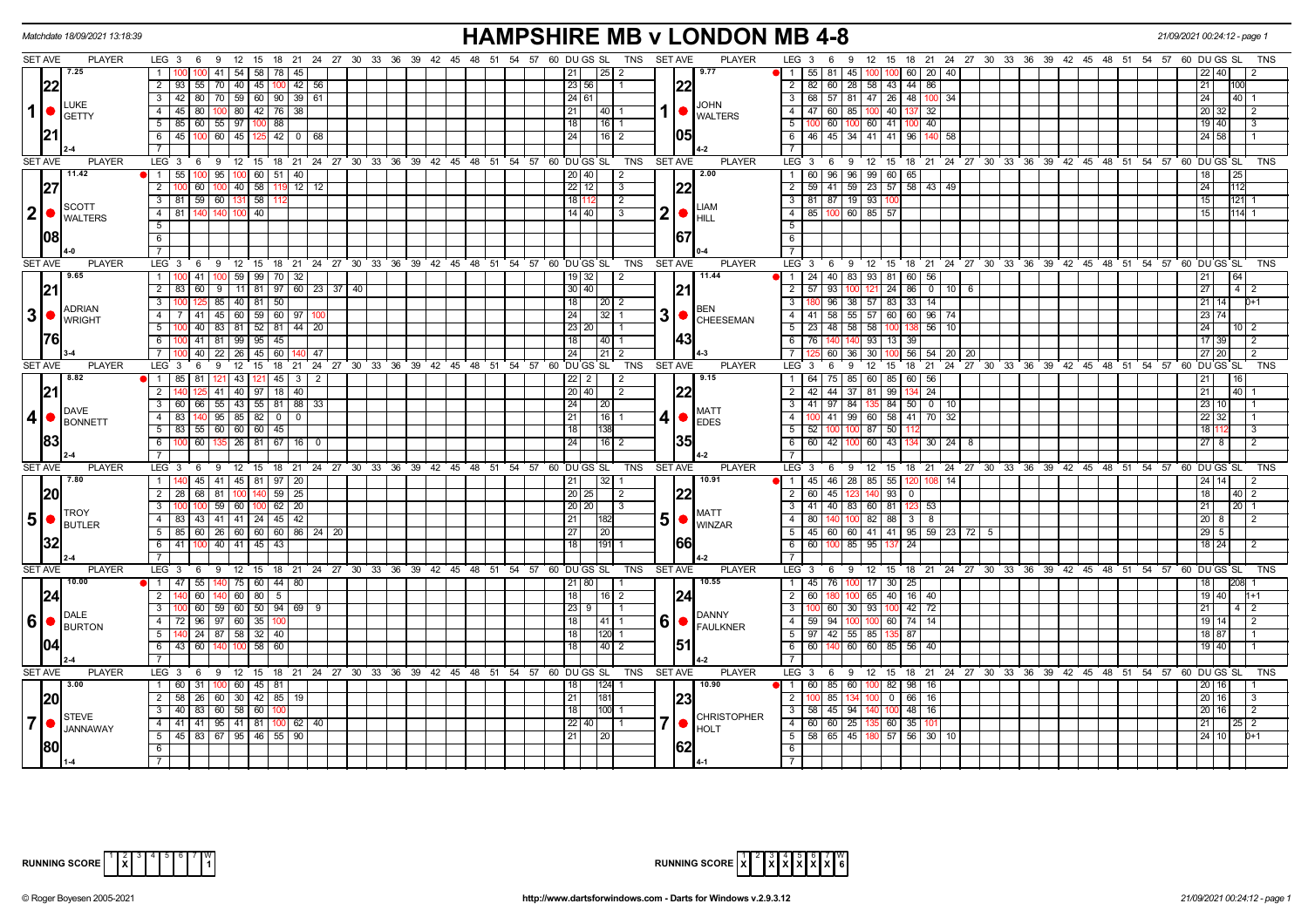|                |                | Matchdate 18/09/2021 13:18:39 |                              |       |                                        |                |             |                |       |                                        |  |  |    |                                                      |                 |             |                 |            |                |                                                                       | <b>HAMPSHIRE MB v LONDON MB 4-8</b> |                  |              |             |                                |                |                     |    |         |                   |  |                                       |                                                       |       |                         |                             | 21/09/2021 00:24:21 - page 2 |                |
|----------------|----------------|-------------------------------|------------------------------|-------|----------------------------------------|----------------|-------------|----------------|-------|----------------------------------------|--|--|----|------------------------------------------------------|-----------------|-------------|-----------------|------------|----------------|-----------------------------------------------------------------------|-------------------------------------|------------------|--------------|-------------|--------------------------------|----------------|---------------------|----|---------|-------------------|--|---------------------------------------|-------------------------------------------------------|-------|-------------------------|-----------------------------|------------------------------|----------------|
| <b>SET AVE</b> |                | <b>PLAYER</b>                 | $LEG_3 6$                    | - 9   | 12                                     |                |             |                |       | 15 18 21 24 27 30 33 36 39 42 45 48 51 |  |  |    | 54 57 60 DU GS SL                                    |                 |             |                 | <b>TNS</b> | <b>SET AVE</b> |                                                                       | <b>PLAYER</b>                       | LEG <sub>3</sub> |              |             | $12 \overline{ }$              | 15             |                     |    |         |                   |  |                                       | 18 21 24 27 30 33 36 39 42 45 48 51 54 57 60 DU GS SL |       |                         |                             |                              | <b>TNS</b>     |
|                |                | 12.06                         | 66                           | -81 I | 60 43 41                               |                | 100         |                |       |                                        |  |  |    |                                                      | 18              |             |                 |            |                |                                                                       | 9.74                                |                  | 82           |             | 95<br>60 I                     | 99             | 25                  |    |         |                   |  |                                       |                                                       |       |                         |                             | 25                           |                |
|                | 24             |                               | $\overline{2}$               |       | 83<br>41                               | 60             |             |                |       |                                        |  |  |    |                                                      | 18              |             | $36$   2        |            | 22             |                                                                       |                                     | $\overline{2}$   |              | 85          | 22 <sup>1</sup>                | 58             | $58$   78           |    |         |                   |  |                                       |                                                       |       |                         | 21 <sup>1</sup>             | 78                           | $\overline{2}$ |
|                |                | ANDY                          | $\mathbf{3}$                 |       | 28 60 100 56 24 8                      |                |             |                |       |                                        |  |  |    |                                                      | 24 8            |             | l 3             |            |                |                                                                       | <b>STEVE</b>                        |                  | 95           | 55          | 45 98 44 27 35                 |                |                     |    |         |                   |  |                                       |                                                       |       |                         | 21                          | 102                          |                |
| 8 •            |                | JARD                          | $\overline{4}$               |       | 64                                     | 99   60   38   |             |                |       |                                        |  |  |    |                                                      | 17 38           |             | $\overline{2}$  |            |                |                                                                       | $\mathbf{8}$ $\bullet$ Ferguson     |                  | 60           | 44          | 45                             |                | 72                  |    |         |                   |  |                                       |                                                       |       |                         | 18                          | 80                           |                |
|                |                |                               | $5\sqrt{ }$                  |       | 60   97   43   68   28   100   85   20 |                |             |                |       |                                        |  |  |    |                                                      | 22 20           |             |                 |            |                |                                                                       |                                     | $5 \mid 23$      |              | 60          | 60 100 45 96 57                |                |                     |    |         |                   |  |                                       |                                                       |       |                         | 21                          |                              |                |
|                | 35             |                               | -81<br>61                    | 95    | 60                                     | 90   101       | 49          |                |       |                                        |  |  |    |                                                      | 18              | 25 I        |                 |            | 185            |                                                                       |                                     |                  | 57           | 60          | 60                             | 54             | 134 36              |    |         |                   |  |                                       |                                                       |       |                         | 19                          | 36                           | $\overline{2}$ |
|                |                |                               | 41                           | 41    | 97                                     |                | 87 85 50    |                |       |                                        |  |  |    |                                                      | 20 50           |             |                 |            |                |                                                                       |                                     |                  | $100$ 43     |             | $45 \overline{\smash{)}30}$    | 29             | 96                  |    |         |                   |  |                                       |                                                       |       |                         | 18                          | $158$ 1                      |                |
|                | <b>SET AVE</b> | <b>PLAYER</b>                 | LEG <sup>3</sup>             | -6    | 9<br>12                                | - 15           | 18          | 21             |       |                                        |  |  |    | 24 27 30 33 36 39 42 45 48 51 54 57                  |                 | 60 DU GS SL | <b>TNS</b>      |            | <b>SET AVE</b> |                                                                       | <b>PLAYER</b>                       | LEG <sub>3</sub> |              | 9<br>-6     | 12                             | 15             |                     |    |         |                   |  | 18 21 24 27 30 33 36 39 42 45 48 51   |                                                       |       | $54$ $57$ $60$ DU GS SL |                             |                              | <b>TNS</b>     |
|                |                | 3.60                          | 60                           | 42    | 125 41                                 | $135$ 58       |             |                |       |                                        |  |  |    |                                                      | 18              |             | 40 2            |            |                |                                                                       | 11.09                               | 11               | $28 \mid 81$ |             | 100 81 41 84 86                |                |                     |    |         |                   |  |                                       |                                                       |       |                         | $21 \ 86$                   |                              |                |
|                | 19             |                               | 2 <sup>1</sup><br>81         |       | 81 45 60                               |                |             |                |       |                                        |  |  |    |                                                      | 12              | 234         |                 |            | 27             |                                                                       |                                     | $\overline{2}$   |              |             | 81                             |                |                     |    |         |                   |  |                                       |                                                       |       |                         | $12$ 81                     |                              | $2+1$          |
|                |                |                               | 3 <sup>1</sup><br>70         | 96    | $100$ 45 $27$                          |                |             |                |       |                                        |  |  |    |                                                      | 15              |             | 163 1           |            |                |                                                                       | <b>MATT</b>                         | -3 I             |              |             | 60 60                          | 109            | 32                  |    |         |                   |  |                                       |                                                       |       |                         | $16 \overline{\smash{)}32}$ |                              | -3             |
|                |                | $9$ $\bullet$ BALLARD         | 4 24 28 25 30 35 11 81 22 43 |       |                                        |                |             |                |       |                                        |  |  |    |                                                      | 27              | 142         |                 |            |                |                                                                       |                                     | $4 \mid 22$      |              | 140         | 41 60 60 100 43 15 20          |                |                     |    |         |                   |  |                                       |                                                       |       |                         | $25$ 20                     |                              | $\overline{2}$ |
|                |                |                               | 5                            |       |                                        |                |             |                |       |                                        |  |  |    |                                                      |                 |             |                 |            |                |                                                                       |                                     | 5                |              |             |                                |                |                     |    |         |                   |  |                                       |                                                       |       |                         |                             |                              |                |
|                | 1791           |                               | 6                            |       |                                        |                |             |                |       |                                        |  |  |    |                                                      |                 |             |                 |            | 108            |                                                                       |                                     | 6                |              |             |                                |                |                     |    |         |                   |  |                                       |                                                       |       |                         |                             |                              |                |
|                |                |                               | $\overline{7}$               |       |                                        |                |             |                |       |                                        |  |  |    |                                                      |                 |             |                 |            |                |                                                                       |                                     |                  |              |             |                                |                |                     |    |         |                   |  |                                       |                                                       |       |                         |                             |                              |                |
| <b>SET AVE</b> |                | <b>PLAYER</b>                 | LEG <sub>3</sub>             | - 6   | -9                                     | $12 \quad 15$  |             |                |       |                                        |  |  |    | 18 21 24 27 30 33 36 39 42 45 48 51 54 57 60 DUGS SL |                 |             | <b>TNS</b>      |            | <b>SET AVE</b> |                                                                       | <b>PLAYER</b>                       | $LEG^{\prime}$ 3 |              | -9<br>- 6   | $^{\circ}$ 12                  | 15             |                     |    |         |                   |  |                                       | 18 21 24 27 30 33 36 39 42 45 48 51 54 57 60 DUGS SL  |       |                         |                             |                              | <b>TNS</b>     |
|                |                | 13.45                         | 45<br>$\blacksquare$ 1       | 60    | 85   60   60                           |                | 125         |                |       |                                        |  |  |    |                                                      | 18              | 66          |                 |            |                |                                                                       | 15.90                               |                  |              | 45          |                                | 100 41         | 75                  |    |         |                   |  |                                       |                                                       |       |                         | 18 75                       |                              | -3             |
|                | 24             |                               | $\overline{2}$               |       | $60 \ 66 \ 43 \ 92$                    |                |             |                |       |                                        |  |  |    |                                                      | 18 92           |             | $\overline{12}$ |            | 24             |                                                                       |                                     | $2 \mid 57$      |              | l 100       | 60 25 115                      |                | 94                  |    |         |                   |  |                                       |                                                       |       |                         | $\overline{18}$             | 50 <sub>2</sub>              |                |
|                |                |                               | 3                            |       | 45                                     |                |             | $145$ 95 35 40 |       |                                        |  |  |    |                                                      | 23   40         |             | l 2             |            |                |                                                                       | <b>SCOTT</b>                        |                  |              |             | 66                             | 62             | $75$   21           |    |         |                   |  |                                       |                                                       |       |                         | 21                          | $26 \mid 2$                  |                |
| I d  ●         |                | <b>I</b> WARD                 | $\overline{4}$               | 60    | $60 \mid 60 \mid 41 \mid 95 \mid 45$   |                |             |                |       |                                        |  |  |    |                                                      | 21              |             | $140$ 1         |            |                |                                                                       | $10 \bullet \text{R}^{\text{SUSY}}$ | 4 I              | 85           | 75          | $92$ 100 59 18 40 32           |                |                     |    |         |                   |  |                                       |                                                       |       |                         | 22 32                       |                              |                |
|                |                |                               | 5<br>60                      | 41 I  | 60 60 60 60 45                         |                |             |                |       |                                        |  |  |    |                                                      | 21              | 115         |                 |            |                |                                                                       |                                     |                  | 70           | 55          |                                | 43 81          | 136 16              |    |         |                   |  |                                       |                                                       |       |                         | 21                          | 16                           | $\overline{2}$ |
|                | 34             |                               | 6                            |       |                                        | $57$   24   40 |             |                |       |                                        |  |  |    |                                                      | 17 40           |             | l 3             |            | 92             |                                                                       |                                     | 6                | 85 18        |             | 95                             | $\overline{0}$ | $\overline{0}$      |    |         |                   |  |                                       |                                                       |       |                         | 18                          | $2 1+1 $                     |                |
|                |                |                               | 60                           |       | 60                                     |                | 81          |                |       |                                        |  |  |    |                                                      | 17 81           |             | -3              |            |                |                                                                       |                                     |                  |              | 45          | 83<br>63                       | 55             |                     |    |         |                   |  |                                       |                                                       |       |                         | 15                          | 115                          |                |
|                | <b>SET AVE</b> | <b>PLAYER</b>                 | LEG <sub>3</sub>             |       |                                        | -15            | 18<br>21    |                | 24 27 |                                        |  |  |    | 30 33 36 39 42 45 48 51 54 57                        |                 | 60 DU GS SL | <b>TNS</b>      |            | <b>SET AVE</b> |                                                                       | <b>PLAYER</b>                       | LEG <sup>3</sup> |              |             | $12 \overline{ }$              | 15             | $^{\circ}$ 21<br>18 |    |         |                   |  |                                       | 24 27 30 33 36 39 42 45 48 51 54 57                   |       |                         |                             | 60 DU GS SL                  | <b>TNS</b>     |
|                |                | 5.74                          | 45                           |       | 84                                     | 60   26   41   |             | $100$ 34       |       |                                        |  |  |    |                                                      | 24              | 66          |                 |            |                |                                                                       | 6.80                                |                  | 25           |             | 53 <sub>1</sub><br>41          | 81             | 45   56             |    | 40   20 |                   |  |                                       |                                                       |       |                         | 27 20                       |                              |                |
|                | 18             |                               | 2 <sup>1</sup><br>60         |       | 30<br>43                               | 43   60        |             | 59 77 57       |       | $0$ 0                                  |  |  |    |                                                      | 33              | 12          |                 |            | <u> 18</u>     |                                                                       |                                     | 2 <sup>1</sup>   | 21           |             | 41 I<br>41                     |                |                     |    |         | 81 43 66 57 20 20 |  |                                       |                                                       |       |                         | 32 20                       |                              |                |
|                |                | BEN                           | 3 I<br>60                    |       | 85 59 100 60                           |                |             |                |       |                                        |  |  |    |                                                      | $117$ 60        |             | l 2             |            |                |                                                                       | <b>JOHN</b>                         | 3 I              | 85           | 60 60 43 83 |                                |                | l 74 l              |    |         |                   |  |                                       |                                                       |       |                         |                             | 96                           |                |
| ∣1             |                | HUNTINGTON                    | $\overline{4}$               | 24    | 30<br>69                               |                | $\sqrt{89}$ | $20$ 0 16      |       |                                        |  |  |    |                                                      | 27              |             | 16 2            |            |                | $\bullet$ $\overline{I}$ $\overline{I}$ $\overline{I}$ $\overline{I}$ |                                     | $\overline{4}$   | 55           | 60          | 60 100                         | 81             | 99<br>6             | 20 | 20      |                   |  |                                       |                                                       |       |                         | $\overline{25}$             | 20                           |                |
|                |                |                               | $5$ 83 96 26 44 95 47 27 35  |       |                                        |                |             |                |       |                                        |  |  |    |                                                      | $\overline{24}$ | 48          |                 |            |                |                                                                       |                                     | - 5 I            | 60           |             | $140$ $100$ $41$ 0 20 20 20 20 |                |                     |    |         |                   |  |                                       |                                                       |       |                         | 25 20                       |                              |                |
|                | 90             |                               | 6                            |       |                                        |                |             |                |       |                                        |  |  |    |                                                      |                 |             |                 |            | 97             |                                                                       |                                     | 6                |              |             |                                |                |                     |    |         |                   |  |                                       |                                                       |       |                         |                             |                              |                |
|                |                |                               |                              |       |                                        |                |             |                |       |                                        |  |  |    |                                                      |                 |             |                 |            |                |                                                                       |                                     |                  |              |             |                                |                |                     |    |         |                   |  |                                       |                                                       |       |                         |                             |                              |                |
| <b>SET AVE</b> |                | <b>PLAYER</b>                 | LEG <sub>3</sub>             | - 6   | -9                                     | 12 15 18 21    |             |                |       | 24 27 30 33 36 39 42 45 48             |  |  | 51 | 54 57                                                |                 | 60 DU GS SL | TNS             |            | <b>SET AVE</b> |                                                                       | PLAYER                              | LEG <sub>3</sub> |              | - 6         |                                |                |                     |    |         |                   |  | 9 12 15 18 21 24 27 30 33 36 39 42 45 | 48 51                                                 | 54 57 |                         | 60 DU GS SL                 |                              | <b>TNS</b>     |
|                |                | 12.40                         | $\blacksquare$ 1             |       |                                        | $15$ 54        |             | 32             |       |                                        |  |  |    |                                                      | 20132           |             | - 3             |            |                |                                                                       | 10.01                               |                  | 45           |             | 140                            | 60             | 51                  |    |         |                   |  |                                       |                                                       |       |                         |                             | $5^{\circ}$                  |                |
|                | 27             |                               | $\overline{2}$<br>45         |       | 85                                     | -51            |             |                |       |                                        |  |  |    |                                                      | 15 51           |             | $11 + 1$        |            | 27             |                                                                       |                                     | 2 <sup>1</sup>   | 46           | 85          | 99 58                          |                |                     |    |         |                   |  |                                       |                                                       |       |                         | 15                          | 86                           |                |
|                |                | DARREN                        | $\mathbf{3}$<br>45 81        |       | 85                                     | $141$ 99       |             |                |       |                                        |  |  |    |                                                      | 18              |             | $50$   1        |            |                |                                                                       | <b>STEVEN</b>                       | 3 <sup>1</sup>   | 44           | 95          | 80 I<br>100                    |                | 48                  |    |         |                   |  |                                       |                                                       |       |                         | $17 \, 48$                  |                              | $\overline{2}$ |
|                |                | $12$ $\bullet$ $\beta$ BARNES | $4 \vert$                    |       | 32                                     | $57$   72      |             |                |       |                                        |  |  |    |                                                      | $17$ 72         |             | -3              |            |                |                                                                       | $12 \bullet$ BEASLEY                | 4 I              | 85           | 86          | 96 55                          |                | -31                 |    |         |                   |  |                                       |                                                       |       |                         |                             | 48                           |                |
|                |                |                               | $5 \ 60$                     |       | $60 \mid 45 \mid 94 \mid 86 \mid$      |                |             | 16 I           |       |                                        |  |  |    |                                                      | $19$ 16         |             |                 |            |                |                                                                       |                                     | $5 \mid 61$      |              |             | 60 58                          |                | 90                  |    |         |                   |  |                                       |                                                       |       |                         | 18                          | $32 \mid 2$                  |                |
|                | 58             |                               | 6                            |       |                                        |                |             |                |       |                                        |  |  |    |                                                      |                 |             |                 |            | 14             |                                                                       |                                     | 6                |              |             |                                |                |                     |    |         |                   |  |                                       |                                                       |       |                         |                             |                              |                |
|                |                |                               |                              |       |                                        |                |             |                |       |                                        |  |  |    |                                                      |                 |             |                 |            |                |                                                                       |                                     |                  |              |             |                                |                |                     |    |         |                   |  |                                       |                                                       |       |                         |                             |                              |                |

| IOP:<br>Darren Barnes 27.58                                                                   | <b>IOP</b><br>Matt Wood 27.08                                                             |
|-----------------------------------------------------------------------------------------------|-------------------------------------------------------------------------------------------|
| 2 I W<br><b>RUNNING SCORE</b><br>lxl<br>.<br>$\sim$ $\sim$ $\sim$<br>$\mathbf{L}$<br>. .<br>. | 1112<br>RUNN<br>$\mathbf{X}$<br>. .<br>NING SUURE   X   <br>1 A I<br>1 A B A B<br><b></b> |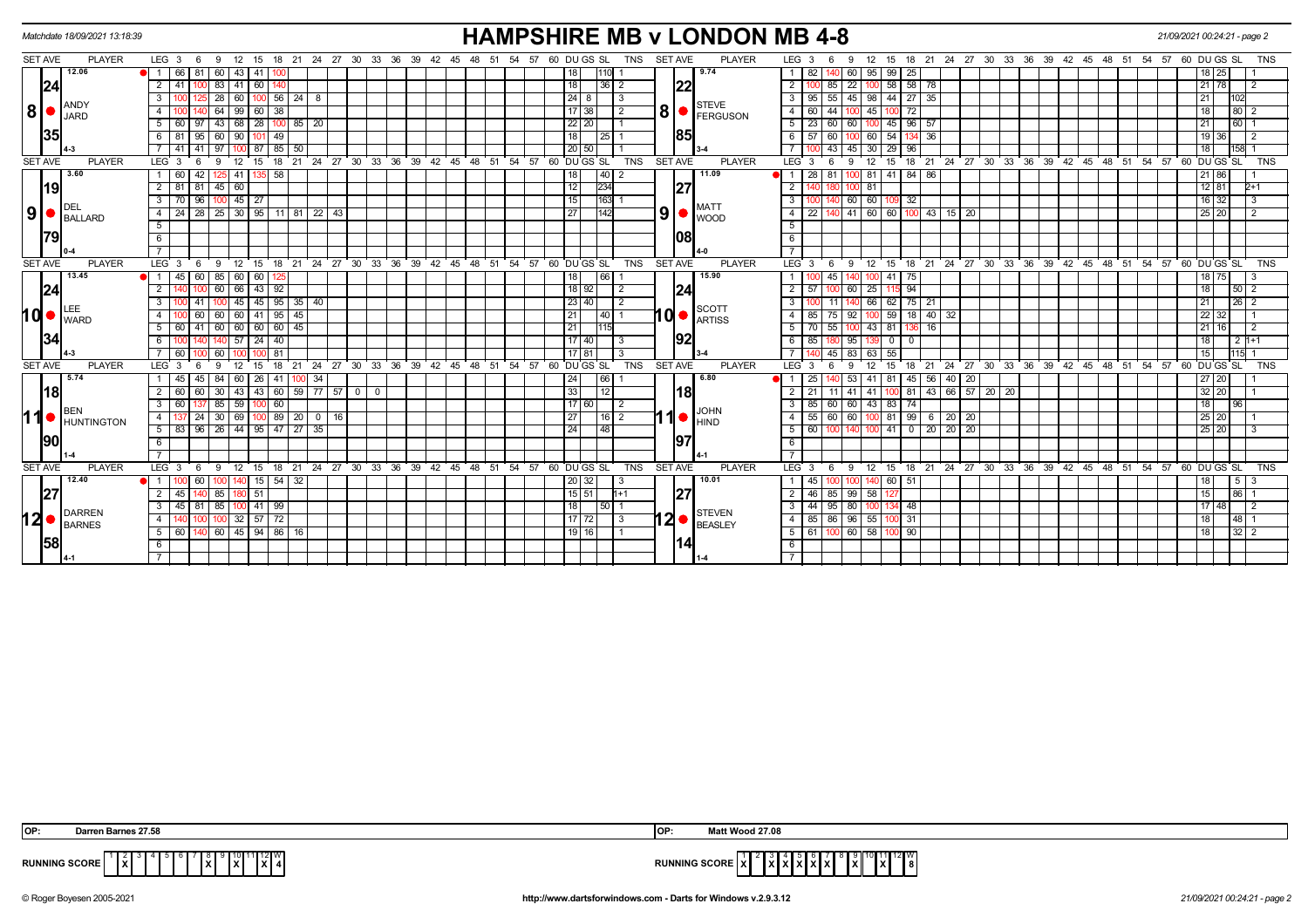| <b>HAMPSHIRE MB</b>  |     |              |             |       |             |            |              |            |      |     |             | <b>LONDON MB</b>      |     |      |        |            |             |            |             |            |       |     |             |
|----------------------|-----|--------------|-------------|-------|-------------|------------|--------------|------------|------|-----|-------------|-----------------------|-----|------|--------|------------|-------------|------------|-------------|------------|-------|-----|-------------|
| <b>PLAYER</b>        | W/L | <b>ILWON</b> | <b>LOST</b> | AVE   | <b>TAVE</b> | <b>PTS</b> | <b>DRTS</b>  | <b>TON</b> | TON+ | 180 | <b>TONS</b> | <b>PLAYER</b>         | W/L | LWON | l LOST | <b>AVE</b> | <b>TAVE</b> | <b>PTS</b> | <b>DRTS</b> | <b>TON</b> | TON+  | 180 | <b>TONS</b> |
| Luke Getty           |     |              |             | 22.21 | 7.25        | 2909       | $13^{\circ}$ |            |      |     |             | John Walters          | W   |      |        | 22.05      | 9.77        | 2866       | 130         |            |       |     |             |
| <b>Scott Walters</b> |     |              |             | 27.08 | 1.42        | 2004       |              |            |      |     |             | Liam Hill             |     |      |        | 22.67      | 2.00        | 1632       | 70          |            |       |     |             |
| <b>Adrian Wright</b> |     |              |             | 21.76 | 9.65        | 3394       | 156          |            |      |     |             | Ben Cheeseman         | W   |      |        | 21.43      | 11.44       | 3429       | 60          |            |       |     | $8 + 1$     |
| Dave Bonnett         |     |              |             | 21.83 | 8.82        | 2816       | 129          |            |      |     |             | Matt Edes             | W   |      |        | 22.35      | 9.15        | 2950       | 32          |            |       |     |             |
| <b>Troy Butler</b>   |     |              |             | 20.32 | 7.80        | 2581       | 127          |            |      |     |             | Matt Winzar           | W   |      |        | 22.66      | 10.91       | 2946       | 130         |            |       |     |             |
| Dale Burton          |     |              |             | 24.04 |             | 2789       | 116          |            |      |     | ŏ           | Danny Faulkner        | W   |      |        | 24.51      | 10.55       | 2794       | 114         |            |       |     | $8+1$       |
| Steve Jannaway       |     |              |             | 20.80 | 3.00        | 2080       | 100          |            |      |     |             | Christopher Holt      | W   |      |        | 23.62      | 10.90       | 2480       | 05          |            |       |     | $8 + 1$     |
| Andy Jard            |     |              |             | 24.35 | 12.06       | 3336       | 137          |            |      |     |             | <b>Steve Ferguson</b> |     |      |        | 22.85      | 9.74        | 3107       | 36ء         |            |       |     |             |
| Del Ballard          |     |              |             | 19.79 | 3.60        | 1425       | 72           |            |      |     |             | Matt Wood             | W   |      |        | 27.08      | 11.09       | 2004       | 74          |            |       |     | $8 + 1$     |
| Lee Ward             |     |              |             | 24.34 | 13.45       | 3286       | 135          |            |      |     |             | <b>Scott Artiss</b>   |     |      |        | 24.92      | 15.90       | 3314       | 133         |            |       |     | $12+1$      |
| Ben Huntington       |     |              |             | 18.90 | 5.74        | 2363       |              |            |      |     |             | John Hind             | W   |      |        | 18.97      | 6.80        | 2409       | 127         |            |       |     |             |
| Darren Barnes        |     |              |             | 27.58 | 12.40       | 2455       | 89           |            |      |     | $9+1$       | <b>Steven Beasley</b> |     |      |        | 27.14      | 10.01       | 2334       | 86          |            |       |     |             |
| <b>TOTALS</b>        |     | 29           | 39          | 22.60 | 0.00        | 31438      | 1391         | 70         |      |     | $91 + 7$    | <b>TOTALS</b>         | W   | 30   | 29     | 23.06      | 0.00        | 32265      | 1399        | 79         | $4 -$ |     | $96 + 5$    |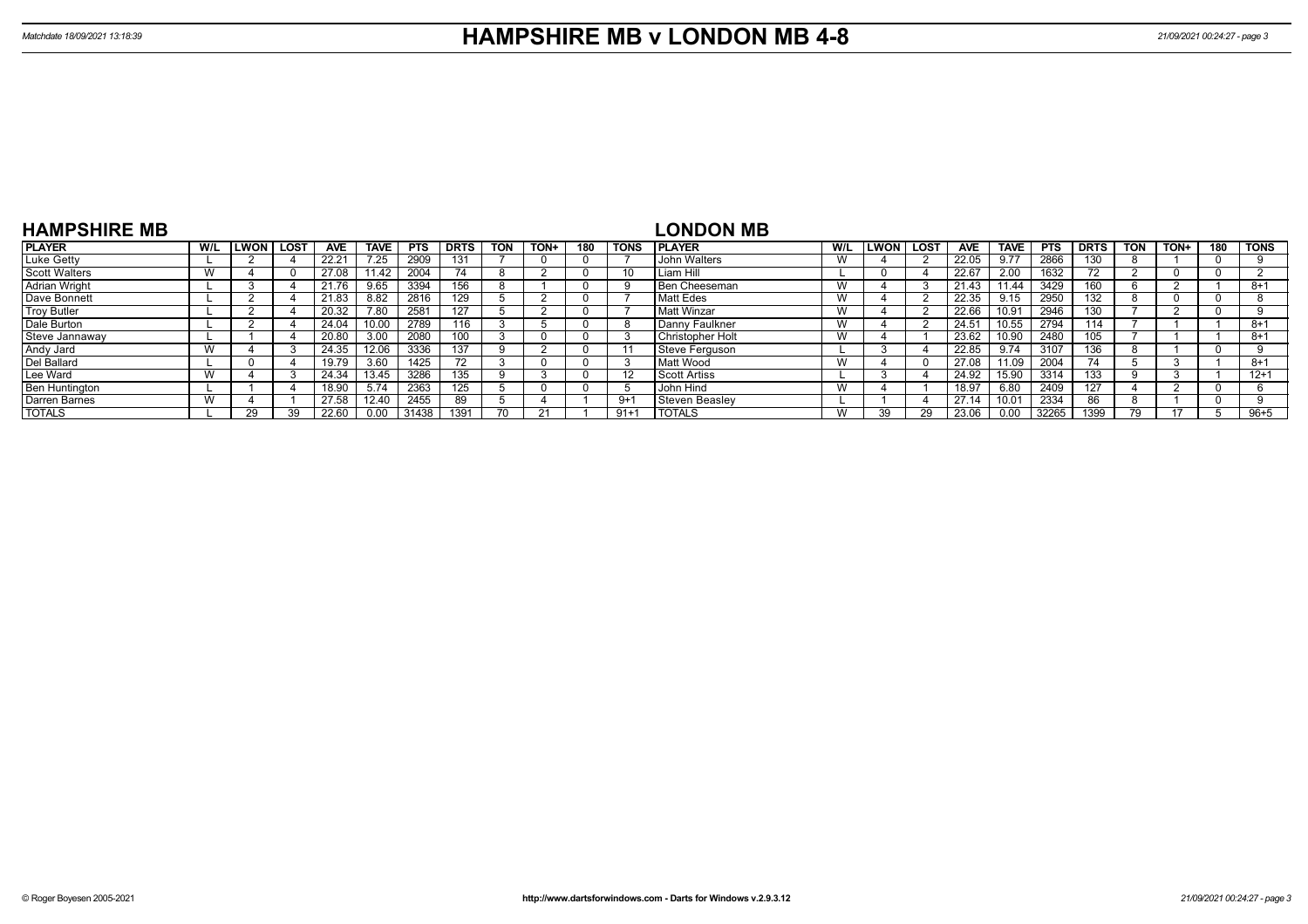|                | Matchdate 19/09/2021 10:45:14 |                                                                                      | <b>HAMPSHIRE WA v LONDON WA 4-2</b>                                              |                                 |                                                                                                             | 21/09/2021 00:24:00 - page 1                                               |
|----------------|-------------------------------|--------------------------------------------------------------------------------------|----------------------------------------------------------------------------------|---------------------------------|-------------------------------------------------------------------------------------------------------------|----------------------------------------------------------------------------|
| <b>SET AVE</b> | <b>PLAYER</b>                 | LEG <sub>3</sub><br>27 30 33 36 39 42<br>21<br>24<br>-9                              | 60 DU GS SL<br>57<br>TNS<br>- 45<br>48<br>- 51<br>- 54                           | PLAYER<br><b>SET AVE</b>        | LEG <sub>3</sub><br>24 27 30 33 36<br>39 42 45<br>21<br>48<br>- 51<br>-54<br>15<br>-18                      | 60 DU GS SL<br>57<br><b>TNS</b>                                            |
|                | 4.40<br> 21                   | 22<br>66<br>81   57   60   82   99   80<br>42                                        | 32<br>24<br>21 80                                                                | 4.92<br> 22                     | 45<br>45<br>60<br>60 85<br>82 98<br>18<br>- 8<br>  41   60   81   40   60   70  <br>$\overline{2}$          | 27<br>18<br>149                                                            |
| 1              |                               | $\sqrt{99}$<br> 18 <br>59<br>-3<br>45<br>100                                         | 40 2                                                                             | JULIANE                         | 60<br>45 60 140<br>$100$ 36<br>3                                                                            | $19$ :<br>$\overline{2}$<br>36                                             |
|                | <b>JURD</b><br> 33            | $142$   100   26   51<br>$22$ 81<br>39<br>4                                          | 140<br>21                                                                        | <b>BIRCHILL</b>                 | 59 40 83 31 36<br>4                                                                                         | 19 36<br>$\overline{2}$                                                    |
|                |                               | 5                                                                                    |                                                                                  | 35                              |                                                                                                             |                                                                            |
| <b>SET AVE</b> | <b>PLAYER</b>                 | LEG <sub>3</sub><br>12<br>15<br>21<br>-6<br>-9<br>18                                 | 24 27 30 33 36 39 42 45 48 51 54 57 60 DUGS SL<br>TNS                            | <b>SET AVE</b><br><b>PLAYER</b> | $LEG^{\cdot}$ 3<br>18 21 24 27 30 33 36 39 42 45 48 51 54 57 60 DUGS SL<br>$^{\circ}$ 12<br>15<br>9<br>-6   | <b>TNS</b>                                                                 |
|                | 4.51<br>20                    | 40<br>85<br>45 I<br>39<br>46<br>40                                                   | 23 40                                                                            | 4.61                            | 60<br>45<br>45 60<br>24 100                                                                                 | 87<br>21                                                                   |
|                | PENNIE                        | $\sqrt{90}$<br>$95$ 70 0 8 8<br>40<br>60<br>30 <sup>1</sup>                          | $29$ 8                                                                           | 19<br><b>MANDY</b>              | 140 45<br>$52$ 0 26 12 0<br>60                                                                              | 30                                                                         |
| $\mathbf{2}$   | <b>LEWIS</b>                  | 100 87 126 64<br>52<br>$11$ 61<br>3                                                  | 21 64                                                                            | ◠<br><b>SOLOMONS</b>            | 3   85   96   43   60   41   100                                                                            | $\begin{array}{c c c c c c} \hline \text{76} & \text{1} \end{array}$<br>18 |
|                | 59                            | $\overline{4}$                                                                       |                                                                                  | 39                              |                                                                                                             |                                                                            |
|                |                               | -5                                                                                   |                                                                                  |                                 |                                                                                                             |                                                                            |
| <b>SET AVE</b> | <b>PLAYER</b>                 | LEG <sub>3</sub><br>15<br>21<br>12<br>18                                             | 24 27 30 33 36 39 42 45 48 51 54 57 60 DUGS SL<br>TNS                            | <b>PLAYER</b><br><b>SET AVE</b> | 18 21 24 27 30 33 36 39 42 45 48 51 54 57 60 DUGS SL<br>$LEG \ 3$<br>15<br>12                               | <b>TNS</b>                                                                 |
|                | 8.65<br>23                    | 30<br>60<br>41<br>34<br>-60                                                          | 51                                                                               | 5.92<br> 22                     | 90   45   40<br>26<br>43                                                                                    | 22 40                                                                      |
|                | <b>JANE</b>                   | 63 78 20 20<br> 38 <br>$95$ 88 30                                                    | 25 20                                                                            | <b>STEPH</b>                    | $58$   20   0<br>60<br>127                                                                                  | 24<br>$10 \mid 2$                                                          |
| 3              | MONAGHAN                      | 3<br>41<br>60 I<br>98<br>18<br>45                                                    | 21<br>10 <sub>1</sub><br>$\overline{16}$   18                                    | 3<br>STUTLEY                    | 64<br>60 91 40<br>100 60  <br>3<br>60 I<br>41<br>$\overline{\phantom{0}}$ 83<br>85<br>$\overline{4}$<br>85  | 22<br>40 I<br>$82 \mid$ 1                                                  |
|                | 31                            | 50<br>-40<br>84<br>5                                                                 | 20<br>21                                                                         | 155                             | 60<br>45<br>$59$ 37 65                                                                                      | 24                                                                         |
| <b>SET AVE</b> | <b>PLAYER</b>                 | 33<br>27<br>30<br><b>LEG</b><br>21<br>24                                             | $\sqrt{36}$<br>$39 \t 42 \t 45$<br>$51$ 54 57<br>60 DU GS SL<br>48<br><b>TNS</b> | <b>SET AVE</b><br><b>PLAYER</b> | $\sqrt{27}$<br>$30\,33\,36$<br>$\overline{39}$ 42<br>$48$ 51 54<br>24<br>45<br>LEG <sup>3</sup><br>21<br>18 | $\overline{60}$ DU GS SL<br>57<br><b>TNS</b>                               |
|                | 17.00                         | 60<br>77                                                                             | $18$ $77$                                                                        | 7.95                            | 80<br>$22 \mid$<br>134                                                                                      | $44 \overline{\phantom{0}}3$<br>15                                         |
|                | 22                            | 41 41 139 50<br>85<br>45                                                             | 20 50                                                                            | 22                              | $99$ 10<br>41<br>41  <br>140 100<br>I 60 I<br>2                                                             | 21                                                                         |
| 4              | <b>SUE</b>                    | 45 58 32 36<br>60<br>140 81<br>45<br>$\overline{0}$<br>3<br>$\overline{a}$           | $30$   4                                                                         | CASEY<br>4                      | 601009058440<br>$\mathbf{3}$<br>41<br>4                                                                     | 27<br>$4 \mid 2$                                                           |
|                | <b>LOWTHER</b><br> 10         | 4                                                                                    |                                                                                  | <b>GALLAGHER</b><br> 94         | $\overline{4}$                                                                                              |                                                                            |
|                |                               | 5 <sup>5</sup>                                                                       |                                                                                  |                                 |                                                                                                             |                                                                            |
| <b>SET AVE</b> | <b>PLAYER</b>                 | LEG <sub>3</sub><br>$30^{\circ}$<br>33<br>12<br>21<br>24<br>27<br>6<br>9<br>15<br>18 | 36 39 42 45<br>54<br>60 DU GS SL<br><b>TNS</b><br>$48$ 51<br>57                  | <b>PLAYER</b><br><b>SET AVE</b> | $LEG^3$ 3<br>24 27 30 33 36 39 42 45<br>$48 \quad 51$<br>12<br>15<br>18<br>21<br>9                          | 54 57 60 DU GS SL<br><b>TNS</b>                                            |
|                | 9.81<br>17                    | 40<br>22<br>69 30<br>-14<br>45  <br>20 6<br>55                                       | 32   14                                                                          | 2.25                            | 41   81   45   46   20   35<br>60<br>45                                                                     | 33<br>5                                                                    |
|                | <b>TRACY</b>                  | 45   100<br>$45$   21   40<br>$\overline{2}$<br> 00 26<br>-45                        | 24<br> 79 2                                                                      | 1161<br><b>DEBRA</b>            | 43 98 68<br>$\overline{2}$<br>36   60   45<br>l 26                                                          | 24 68<br><b>11</b>                                                         |
| 5              | NORTH                         | $3 \mid 22$<br>140 41 41 120 0<br>$\overline{1}$ 16                                  | 22 16 <br>3                                                                      | 5<br><b>WATLING</b>             | $100$ 81 59 60 60 0<br>3   41   60                                                                          | 24                                                                         |
|                | 34                            | 100   41   41   85   79   15   26   0   0   14<br>$\overline{4}$                     | 33 14 <br>$\mathcal{P}$                                                          | 68                              | 4   36   26   41   24   45   24   81   85   9   22                                                          | 30<br>108                                                                  |
|                |                               | 5                                                                                    |                                                                                  | $11-3$                          | -5                                                                                                          |                                                                            |
| <b>SET AVE</b> | <b>PLAYER</b>                 | LEG <sub>3</sub><br>15<br>21<br>18                                                   | 24 27 30 33 36 39 42 45 48 51 54 57 60 DUGS SL<br>TNS                            | <b>PLAYER</b><br><b>SET AVE</b> | 18 21 24 27 30 33 36 39 42 45 48 51 54 57 60 DUGS SL<br>LEG <sup>3</sup><br>12<br>15<br>- 6<br>-9           | <b>TNS</b>                                                                 |
| 24             | 7.28                          | 60   59   92   54   32<br>-30<br>59<br>55<br>60                                      | $25 \mid 32$                                                                     | 2.00<br> 18                     | 44 59 91<br>44 I<br>41<br>-41<br>100                                                                        | 36 <br>24                                                                  |
|                | <b>CORRINE</b>                | 59<br>$140$ 69 0<br>60<br>60<br>2                                                    | 24<br>6                                                                          | <b>SHAZ</b>                     | 60 41 5 41 99 74 36<br>45<br>2                                                                              | 26<br>36                                                                   |
| 6              | <b>HAMMOND</b>                | $81 \mid 83$<br>$140$ 97 40<br>60<br>3                                               | 16 40                                                                            | 6<br>DEBOO-COSTELLO             | 3   82   80   25   22   55                                                                                  | 237<br>15                                                                  |
|                | 37                            | 58<br>50   125   45<br>$\overline{4}$<br>123<br>5 <sup>5</sup>                       | 17 45 <br>-3                                                                     | 34                              | 4   55   45   45   23   81   43  <br>- 5                                                                    | 209<br>18                                                                  |
|                |                               |                                                                                      |                                                                                  |                                 |                                                                                                             |                                                                            |

| IOP: | Hammond 24.37<br><b>∴orrine</b> | lop: | $-22.5$<br><b>Steph</b><br>Stutley<br>22.UL |
|------|---------------------------------|------|---------------------------------------------|

**RUNNING SCORE**  $\begin{bmatrix} 1 & 2 & 3 & 4 & 5 & 6 & W \\ & X & X & X & X & 4 & 5 & 6 \end{bmatrix}$ 

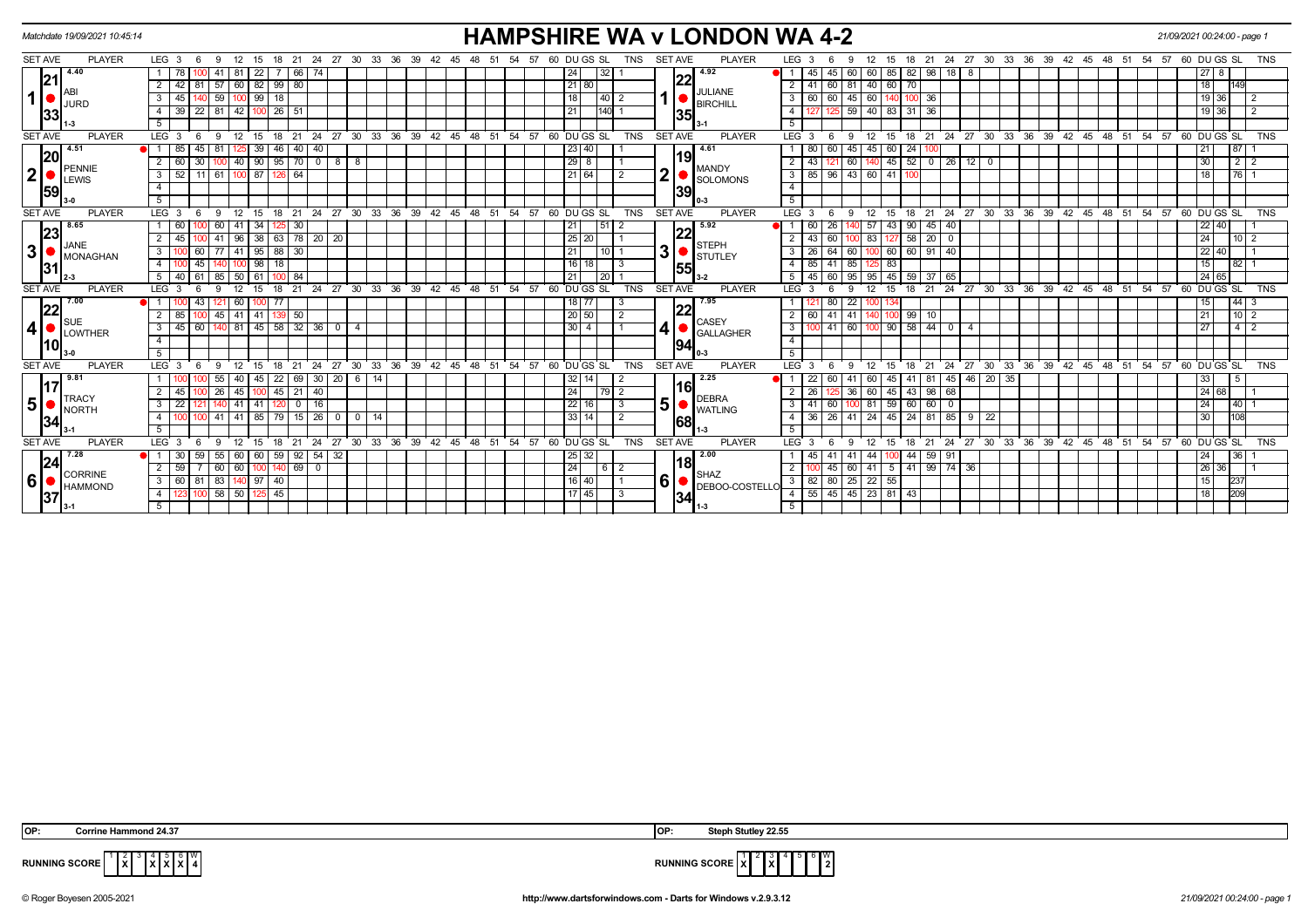| <b>HAMPSHIRE WA</b> |                |      |             |                   |             |            |             |            |             |     |             | <b>LONDON WA</b>      |     |             |      |            |             |            |             |            |     |     |             |
|---------------------|----------------|------|-------------|-------------------|-------------|------------|-------------|------------|-------------|-----|-------------|-----------------------|-----|-------------|------|------------|-------------|------------|-------------|------------|-----|-----|-------------|
| <b>PLAYER</b>       | W/L            | LWON | <b>LOST</b> | <b>AVE</b>        | <b>TAVE</b> | <b>PTS</b> | <b>DRTS</b> | <b>TON</b> | <b>TON+</b> | 180 | <b>TONS</b> | <b>IPLAYER</b>        | W/L | <b>LWON</b> | LOST | <b>AVE</b> | <b>TAVE</b> | <b>PTS</b> | <b>DRTS</b> | <b>TON</b> | TON | 180 | <b>TONS</b> |
| Abi Jurd            |                |      |             | 21.33             | 4.40        | 1792       | 84          |            |             |     |             | Juliane Birchill      |     |             |      | 22.35      | 4.92        | 1855       | 83          |            |     |     |             |
| Pennie Lewis        | $\overline{A}$ |      |             | 20.59             | 4.51        | 1503       |             |            |             |     |             | <b>Mandy Solomons</b> |     |             |      | 19.39      | 4.61        | 1338       |             |            |     |     |             |
| Jane Monaghan       |                |      |             | $23.3^{\circ}$    |             | 2424       | 104         |            |             |     |             | Steph Stutley         |     |             |      | 22.55      | 5.92        | 2413       |             |            |     |     |             |
| Sue Lowther         |                |      |             | 22.10             |             | 1503       | 68          |            |             |     |             | Casey Gallagher       |     |             |      | 22.94      | 7.95        | 1445       | 63          |            |     |     |             |
| <b>Tracy North</b>  | $\overline{A}$ |      |             | 7.34              |             | 1925       |             |            |             |     |             | Debra Watling         |     |             |      | 16.68      | 2.25        | 1851       |             |            |     |     |             |
| Corrine Hammond     |                |      |             | 24.37             | 28.         | 998        | 82          |            |             |     |             | I Shaz Deboo-Costello |     |             |      | 18.34      | 2.00        | 1522       | -83         |            |     |     |             |
| <b>TOTALS</b>       |                |      |             | 21.3 <sup>k</sup> |             | 11145      | 522         |            |             |     |             | <b>TOTALS</b>         |     |             |      | 20.20      |             | 10424      | 516         |            |     |     | 24          |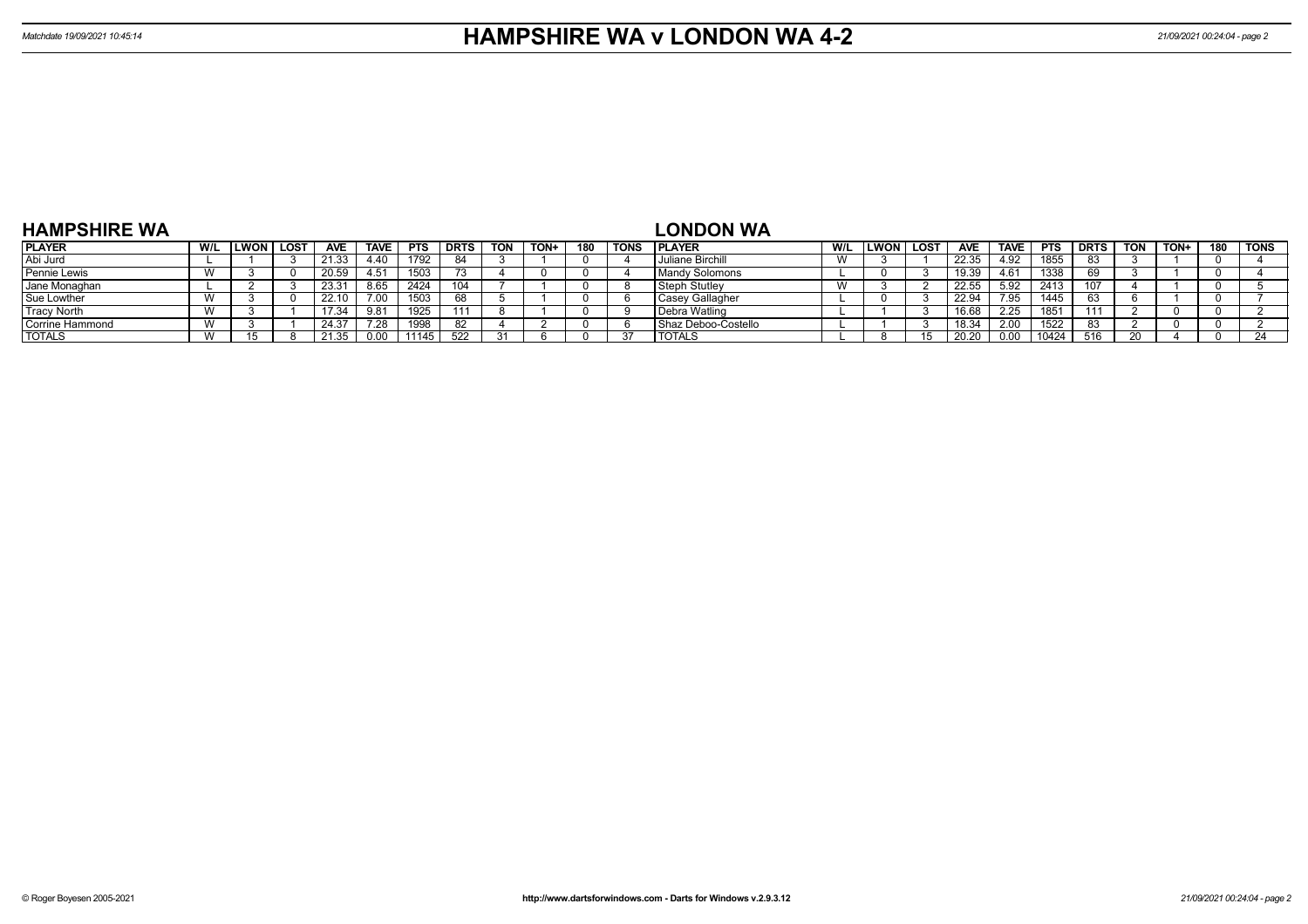|                  |    | Matchdate 18/09/2021 10:44:42 |                |                  |                                                     |              |      |                   |                            |         |                          |                |                |                |    |            |     |    |    |                                     |     |     |    |                 |                                                   |                |            |                |      | <b>HAMPSHIRE WB v LONDON WB 1-5</b> |                  |      |                                       |      |                      |                 |                                   |                                |                |                                        |               |                    |                 |    |          |     |                                                      | 21/09/2021 00:24:40 - page 1 |                 |            |
|------------------|----|-------------------------------|----------------|------------------|-----------------------------------------------------|--------------|------|-------------------|----------------------------|---------|--------------------------|----------------|----------------|----------------|----|------------|-----|----|----|-------------------------------------|-----|-----|----|-----------------|---------------------------------------------------|----------------|------------|----------------|------|-------------------------------------|------------------|------|---------------------------------------|------|----------------------|-----------------|-----------------------------------|--------------------------------|----------------|----------------------------------------|---------------|--------------------|-----------------|----|----------|-----|------------------------------------------------------|------------------------------|-----------------|------------|
| <b>SET AVE</b>   |    | <b>PLAYER</b>                 |                | LEG <sub>3</sub> |                                                     |              |      |                   |                            |         |                          |                | 30             | 33             | 36 | 39         | 42  |    |    |                                     | -54 | -57 |    |                 | 60 DU GS SL                                       |                | TNS        | <b>SET AVE</b> |      | <b>PLAYER</b>                       | LEG <sub>3</sub> |      |                                       |      |                      |                 |                                   | 27                             | 30             | 33                                     | 36            | 39                 | 42              | 45 | 48       | -54 | 57                                                   | 60 DU GS SL                  |                 | <b>TNS</b> |
|                  |    | 1.00                          |                |                  |                                                     |              |      |                   |                            |         |                          | 65             |                |                |    |            |     |    |    |                                     |     |     |    |                 | 40                                                |                |            |                |      | 0.00                                |                  |      |                                       |      |                      |                 |                                   | 32                             |                |                                        |               |                    |                 |    |          |     |                                                      | 16 <sup>1</sup><br>35 I      |                 |            |
|                  | 14 | <b>JOANNE</b>                 |                | 26               |                                                     |              | 85   | 60 I              | 39                         | 41      |                          |                | 40 24 45 20    |                |    |            |     |    |    |                                     |     |     |    | $32$ 20         |                                                   |                |            |                | 1161 |                                     |                  |      | 28<br>32                              | 45   | 69                   | 54              | $57$ $81$                         | 25                             | 36             |                                        |               |                    |                 |    |          |     |                                                      | 30                           | $\overline{14}$ |            |
| $\mathbf{1}$     |    | <b>SENIOR</b>                 | 3              | 23               | 45 I                                                | 41           | 45   |                   | 99   27   26   41   44     |         |                          |                |                |                |    |            |     |    |    |                                     |     |     |    | 27              |                                                   |                |            |                |      | <b>LYNNE</b><br><b>BIONDINI</b>     | 3                |      | 41<br>41                              |      | $55 \mid 27 \mid 83$ |                 | 60   24   81   48                 |                                |                |                                        |               |                    |                 |    |          |     |                                                      | 29 48                        |                 |            |
|                  | 38 |                               | 4              | 25               |                                                     | $25 \mid$    | l 41 |                   | 24   39   43   100         |         |                          | $41$ 60        |                |                |    |            |     |    |    |                                     |     |     |    | 30              | 100                                               |                |            |                | 105  |                                     | 4                |      | 80<br>41                              | 58   | $45 \mid 41$         |                 | 51 60                             | 48                             | 32             |                                        |               |                    |                 |    |          |     |                                                      | 30 32                        |                 |            |
|                  |    |                               | 5              |                  |                                                     |              |      |                   |                            |         |                          |                |                |                |    |            |     |    |    |                                     |     |     |    |                 |                                                   |                |            |                |      |                                     |                  |      |                                       |      |                      |                 |                                   |                                |                |                                        |               |                    |                 |    |          |     |                                                      |                              |                 |            |
| <b>SET AVE</b>   |    | <b>PLAYER</b>                 |                | LEG <sub>3</sub> | - 6                                                 | -9           | 12   | 15                | ີ 18                       | 21      |                          |                |                |                |    |            |     |    |    | 24 27 30 33 36 39 42 45 48 51 54 57 |     |     |    |                 | 60 DU GS SL                                       |                | <b>TNS</b> | <b>SET AVE</b> |      | <b>PLAYER</b>                       | $LEG^{\prime}$ 3 |      | - 6                                   | 12   | 15                   | 18              | 21                                | $24 \overline{27}$             |                |                                        |               |                    |                 |    |          |     | 30 33 36 39 42 45 48 51 54 57 60 DUGS SL             |                              |                 | TNS        |
|                  |    | 2.00                          |                | 81               | 66                                                  | 26           |      |                   | 25                         | 88      | $\overline{\phantom{0}}$ | 33             | $\mathbf 0$    | -0             |    |            |     |    |    |                                     |     |     |    | 33              | 5 <sup>1</sup>                                    |                |            |                |      | 4.26                                |                  |      | 38                                    | -28  | 41                   | 41              | 43   41                           | 32                             |                | $39 \mid 32$                           |               |                    |                 |    |          |     |                                                      | 31 32                        |                 |            |
|                  | 14 | <b>MARIE</b>                  |                |                  | 45 I                                                | 30           | 41   | 43                |                            |         | $49$   45                | 60             |                |                |    |            |     |    |    |                                     |     |     |    | 27              | 81                                                |                |            |                | 116  |                                     | 2 <sup>1</sup>   |      | 65<br>60                              | 85   | 43                   | -12             | $\overline{27}$                   | $\overline{0}$<br>$\mathbf{0}$ | 14             |                                        |               |                    |                 |    |          |     |                                                      | 30 14                        |                 |            |
| $2\vert$         |    | <b>AGOZZINO</b>               | $3^{\circ}$    | 60               | 22                                                  | $30 \mid 39$ |      |                   | 7   95   45   30   13   60 |         |                          |                |                |                |    |            |     |    |    |                                     |     |     |    | 30              | <b>100</b>                                        |                |            | $\mathbf{2}$   |      | <b>JOANNE</b><br><b>DEAMER</b>      | $3 \mid 39 \mid$ |      | 45                                    |      |                      |                 | 45   180   55   49   40   24   20 |                                | $\overline{4}$ |                                        |               |                    |                 |    |          |     |                                                      | $30 \mid 4$                  |                 | $D+1$      |
|                  | 63 |                               | $\overline{4}$ |                  |                                                     |              |      |                   |                            |         |                          |                |                |                |    |            |     |    |    |                                     |     |     |    |                 |                                                   |                |            |                | 52   |                                     | $\overline{4}$   |      |                                       |      |                      |                 |                                   |                                |                |                                        |               |                    |                 |    |          |     |                                                      |                              |                 |            |
|                  |    |                               | 5 <sup>5</sup> |                  |                                                     |              |      |                   |                            |         |                          |                |                |                |    |            |     |    |    |                                     |     |     |    |                 |                                                   |                |            |                |      |                                     | 5 <sup>1</sup>   |      |                                       |      |                      |                 |                                   |                                |                |                                        |               |                    |                 |    |          |     |                                                      |                              |                 |            |
| <b>SET AVE</b>   |    | <b>PLAYER</b>                 |                | $LEG \ 3$        | - 6                                                 | -9           | 12   | 15                | 18                         |         |                          |                |                |                |    |            |     |    |    |                                     |     |     |    |                 | 21 24 27 30 33 36 39 42 45 48 51 54 57 60 DUGS SL |                | <b>TNS</b> | <b>SET AVE</b> |      | <b>PLAYER</b>                       | LEG <sub>3</sub> |      | - 6<br>-9                             | 12   | 15                   |                 |                                   |                                |                |                                        |               |                    |                 |    |          |     | 18 21 24 27 30 33 36 39 42 45 48 51 54 57 60 DUGS SL |                              |                 | <b>TNS</b> |
|                  |    | 8.12                          |                | 65               | 40                                                  | 43           | .34  | 41                |                            | 99      | 36                       | $10$ 10        |                |                |    |            |     |    |    |                                     |     |     |    | 28 10           |                                                   |                |            |                |      | 4.00                                |                  |      | 62<br>60                              | 60   | 60 34                |                 | 100 61                            | $\mathbf{0}$                   | 17             |                                        |               |                    |                 |    |          |     |                                                      | 30                           | 8               |            |
|                  | 20 | CORRINE                       | <sup>2</sup>   | 60               |                                                     | $45$ 61      |      |                   | 100 110 9 16               |         |                          |                |                |                |    |            |     |    |    |                                     |     |     |    | 24 16           |                                                   |                |            |                | 118  | <b>TAMMY</b>                        |                  |      | 43                                    |      | 41 53 40 40          |                 |                                   |                                |                |                                        |               |                    |                 |    |          |     |                                                      | 21                           |                 |            |
| $\boldsymbol{3}$ |    | <b>HAMMOND</b>                | 3 I            | 80               |                                                     | 100 26       |      |                   | 0                          | 16      |                          |                |                |                |    |            |     |    |    |                                     |     |     |    | 20 16           |                                                   | 3              |            | 3 <sup>1</sup> |      | <b>MACKENZIE</b>                    |                  |      | 3 41 41 85 81 100 59 37               |      |                      |                 |                                   |                                |                |                                        |               |                    |                 |    |          |     |                                                      | 21                           | 15711           |            |
|                  | 88 |                               | $\overline{4}$ |                  |                                                     |              |      |                   |                            |         |                          |                |                |                |    |            |     |    |    |                                     |     |     |    |                 |                                                   |                |            |                | 81   |                                     |                  |      |                                       |      |                      |                 |                                   |                                |                |                                        |               |                    |                 |    |          |     |                                                      |                              |                 |            |
|                  |    |                               | 5              |                  |                                                     |              |      |                   |                            |         |                          |                |                |                |    |            |     |    |    |                                     |     |     |    |                 |                                                   |                |            |                |      |                                     |                  |      |                                       |      |                      |                 |                                   |                                |                |                                        |               |                    |                 |    |          |     |                                                      |                              |                 |            |
| <b>SET AVE</b>   |    | <b>PLAYER</b>                 |                | LEG <sub>3</sub> |                                                     |              |      |                   | 18                         | 21      | 24 27                    |                | 30             |                |    |            |     |    |    | 33 36 39 42 45 48 51 54 57          |     |     |    |                 | 60 DUGS SL                                        |                | <b>TNS</b> | <b>SET AVE</b> |      | <b>PLAYER</b>                       | LEG <sup>3</sup> |      |                                       |      | 15                   | 18              | 21<br>24                          | $\frac{1}{27}$                 |                |                                        |               |                    |                 |    |          |     | 30 33 36 39 42 45 48 51 54 57 60 DUGS SL             |                              |                 | <b>TNS</b> |
|                  | 15 | 2.23                          |                | 45               |                                                     |              | 45   | 45 I              | 64                         |         |                          |                | 43 50 39 43 29 |                |    |            |     |    |    |                                     |     |     |    | 33              | 46                                                |                |            |                |      | 6.00                                |                  |      | 36                                    |      |                      | 22              |                                   | 28                             |                | $51$ 30 10                             |               |                    |                 |    |          |     |                                                      | 32 10                        |                 |            |
|                  |    | SUSAN                         |                | 30               |                                                     | 80           | 60   | 47   24           |                            |         |                          |                |                |                |    |            |     |    |    |                                     |     |     |    | 24              | 60 I                                              |                |            |                | 18   | <b>CARLY</b>                        |                  |      | 83<br>60                              | 60   | 55                   | 60              | 48 20                             | $\sqrt{20}$                    |                |                                        |               |                    |                 |    |          |     |                                                      | 27 20                        |                 |            |
| 4                |    | POWER                         | $\mathbf{3}$   |                  |                                                     | 41           | 26   | $45 \mid 43 \mid$ |                            | 41      |                          | 27             | 69 40          |                |    |            |     |    |    |                                     |     |     |    | 31 40           |                                                   |                |            | 4              |      | <b>TOWNSEND</b>                     | 3                |      | 45<br>41                              | 60 I | 45                   | 45              | 85                                | $\sqrt{36}$<br>3               | 45             |                                        |               |                    |                 |    |          |     |                                                      | 30 <sup>1</sup>              | 55              |            |
|                  | 56 |                               | 4              | 66               | -5 I                                                | 45           | 60   | 30                |                            |         |                          |                |                |                |    |            |     |    |    |                                     |     |     |    |                 | 295                                               |                |            |                | 56   |                                     | 4                | l 41 |                                       |      | 64                   | 36              |                                   |                                |                |                                        |               |                    |                 |    |          |     |                                                      | 16 36                        |                 | -3         |
|                  |    |                               | 5              |                  |                                                     |              |      |                   |                            |         |                          |                |                |                |    |            |     |    |    |                                     |     |     |    |                 |                                                   |                |            |                |      |                                     | 5                |      |                                       |      |                      |                 |                                   |                                |                |                                        |               |                    |                 |    |          |     |                                                      |                              |                 |            |
| <b>SET AVE</b>   |    | <b>PLAYER</b>                 | <b>LEG</b>     |                  |                                                     |              |      |                   |                            |         |                          |                | 30             | 33             | 36 | 39         | 42  | 45 | 48 | 51                                  | 54  | 57  | 60 |                 | DU GS SL                                          |                | <b>TNS</b> | <b>SET AVE</b> |      | <b>PLAYER</b>                       | LEG <sup>'</sup> |      |                                       |      |                      |                 | 24                                | 27                             | 30             | 33                                     | 36            | 39                 | 42              | 45 | 48<br>51 | 54  | 57                                                   | 60 DU GS SL                  |                 | <b>TNS</b> |
|                  | 15 | 2.00                          |                |                  |                                                     |              | -38  |                   | 45                         | 58      | 15                       |                | $39 \mid 46$   | 10 I           |    | 6 2        | - 0 |    |    |                                     |     |     |    | 42              | 2                                                 |                |            |                | 1151 | 3.05                                |                  |      | 45<br>60                              |      |                      | 60              | 45 I                              | 24<br>27                       |                |                                        | $129$ 18 16 0 |                    | 0   16          |    |          |     |                                                      | 43   16                      |                 |            |
|                  |    | Inikki                        |                |                  |                                                     |              | 95   | <b>26</b>         | 60                         | 36      | $\sqrt{32}$              | 32             |                |                |    |            |     |    |    |                                     |     |     |    | $25 \mid 32$    |                                                   |                |            |                |      | <b>NIKKI</b>                        |                  |      | 50                                    | 60   | 93                   | 60              | $34 \mid 42$                      |                                |                |                                        |               |                    |                 |    |          |     |                                                      | 24                           | 40              |            |
| $5\vert$         |    | STEVENS                       | 3              | 41               |                                                     | 60           | 26   | 81                | 24                         | 55      | $\sqrt{95}$              |                | 41 26 9        |                |    |            |     |    |    |                                     |     |     |    | 33              | 3                                                 |                |            | 5              |      | <b>PATTEN</b>                       | 3                |      | 60<br>85                              |      | 95                   | 44              | 40 I                              | 36<br>$\mathbf{0}$             |                | $\begin{array}{c c} 0 & 6 \end{array}$ |               |                    |                 |    |          |     |                                                      | 34 14                        |                 |            |
|                  | 97 |                               |                | 45               |                                                     | 60           | 23   | 85                | 92                         | 80      | 16                       |                |                |                |    |            |     |    |    |                                     |     |     |    | 23 16           |                                                   |                |            |                | 32   |                                     |                  | 36   |                                       | 85 I | 26                   | 58              | 42                                |                                |                |                                        |               |                    |                 |    |          |     |                                                      |                              | 105             |            |
|                  |    |                               | 5              | 22               |                                                     |              | 59   |                   |                            |         | 45                       | 26             | 40             |                |    |            |     |    |    |                                     |     |     |    | 30              | 56                                                |                |            |                |      |                                     |                  |      | 60                                    |      |                      | 40              |                                   |                                |                | 11 $124$                               |               |                    |                 |    |          |     |                                                      | $32 \mid 24$                 |                 |            |
| <b>SET AVE</b>   |    | <b>PLAYER</b>                 | <b>LEG</b>     |                  |                                                     | ۰Q           | 12   |                   | 18                         | 21      | 24                       | 27             | 30             | 33             | 36 | 39         | 42  | 45 | 48 | 51                                  | 54  | 57  |    |                 | 60 DU GS SL                                       |                | <b>TNS</b> | <b>SET AVE</b> |      | <b>PLAYER</b>                       | $LEG$ 3          |      |                                       |      |                      | 18              | 24                                | 27                             | 30             | 33                                     | 36            | 39                 | $\overline{42}$ | 45 | 48<br>51 | 54  | 57                                                   | 60 DU GS SL                  |                 | <b>TNS</b> |
|                  | 14 | 4.00                          |                | 26               |                                                     | 30           | 25   | 85 I              | 85                         | 58      | l 78 I                   |                |                | $15$ 15 16 0 0 |    |            |     |    |    |                                     |     |     |    | 39              | 16                                                |                |            |                | 14   | 2.25                                |                  |      |                                       |      |                      | 45              | 29 I                              | 72<br>29                       |                |                                        | $\mathbf{0}$  | $\overline{20}$    |                 |    |          |     |                                                      | 37 20                        |                 |            |
|                  |    | <b>DAWN</b>                   | 2              |                  | 45                                                  | 45           | 45   | 60                | 60                         | 98      | $\overline{28}$          | 12             |                |                |    |            |     |    |    |                                     |     |     |    | $\overline{27}$ | छि                                                |                |            |                |      |                                     | 2                |      | 62                                    | 22   | 81                   | 31              | 55                                | $\overline{37}$<br>44          | 20             |                                        |               |                    |                 |    |          |     |                                                      | 28 20                        |                 |            |
| 6                |    | <b>SIMMONDS</b>               | 3 <sup>1</sup> | 45               | 40 I                                                | 26           | 45   |                   | 40                         |         | 32                       | 25             | $\mathbf 0$    | 48             |    |            |     |    |    |                                     |     |     |    | 33   48         |                                                   | $\overline{2}$ |            | 6              |      | <b>BELCHER</b>                      | 3 <sup>1</sup>   |      | 43<br>11                              | 60   | 81                   | 30 <sup>°</sup> | 60 26                             |                                | $56$   70      |                                        |               |                    |                 |    |          |     |                                                      | 30                           | 56              |            |
|                  | 06 |                               | 4 I            | 85               |                                                     | 60           | 60   | 60 60             |                            | 36   30 |                          | 5 <sup>1</sup> | $\mathbf 0$    | $\circ$ 1      |    | $1 \mid 2$ | 2   |    |    |                                     |     |     |    | 40 2            |                                                   |                |            |                | 106  |                                     |                  |      | 4 4 41 35 41 81 28 26 83 5            |      |                      |                 |                                   |                                |                |                                        |               | $30 39 43 17 16$ 0 |                 |    |          |     |                                                      | 42                           | 16              |            |
|                  |    |                               |                | $5 \mid 60$      | 26   85   52   26   26   64   44   40   38   0   20 |              |      |                   |                            |         |                          |                |                |                |    |            |     |    |    |                                     |     |     |    | 36              | 20                                                |                |            |                |      |                                     |                  |      | 5 31 60 41 66 41 21 22 22 30 83 28 56 |      |                      |                 |                                   |                                |                |                                        |               |                    |                 |    |          |     |                                                      | 36 56                        |                 |            |

**X**

 $6 \overline{) \frac{W}{1}}$ 



**RUNNING SCORE**